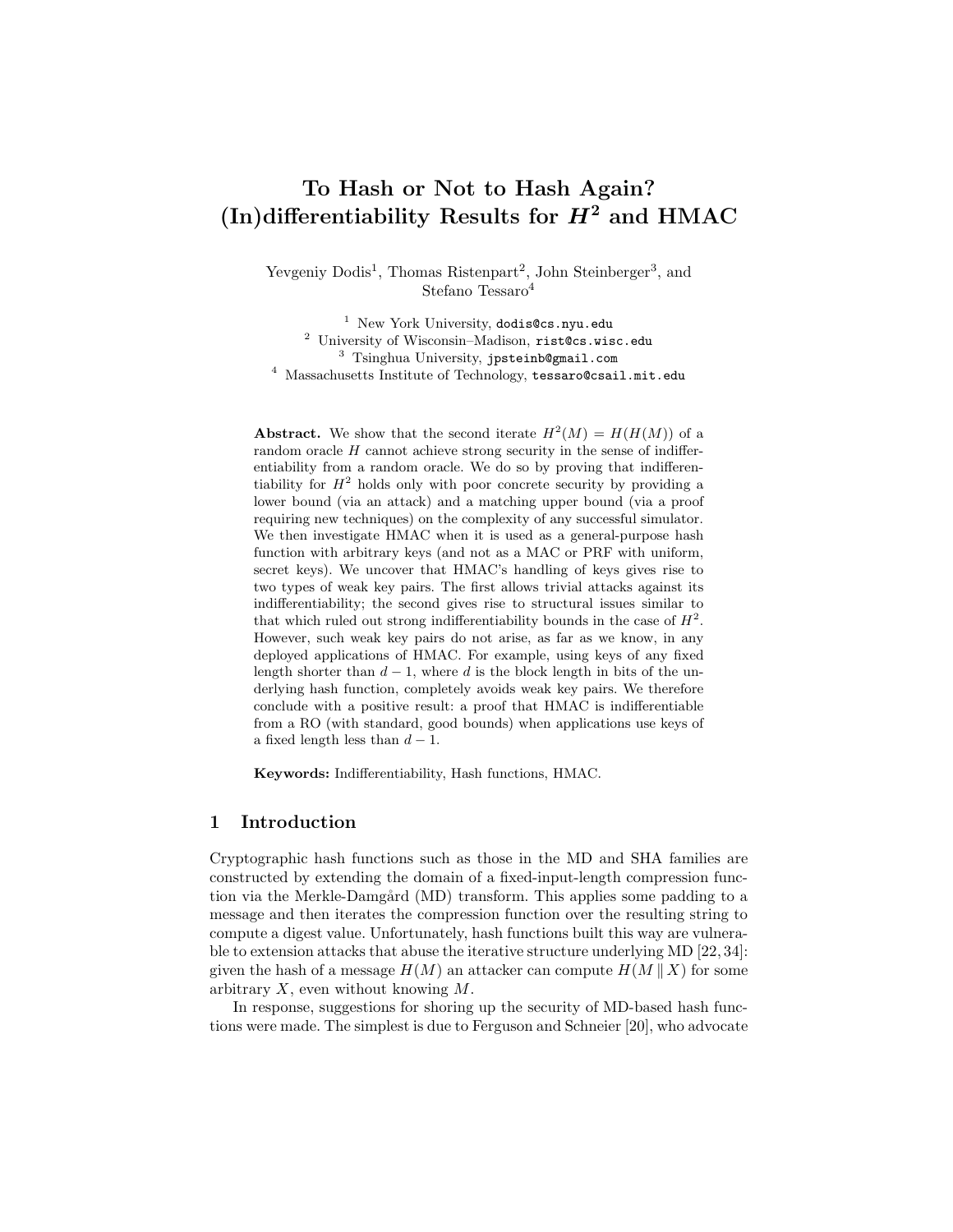a hash-of-hash construction:  $H^2(M) = H(H(M))$ , the second iterate of H. An earlier example is HMAC [5], which similarly applies a hash function  $H$  twice, and can be interpreted as giving a hash function with an additional key input. Both constructions enjoy many desirable features: they use  $H$  as a black box, do not add large overheads, and appear to prevent the types of extension attacks that plague MD-based hash functions.

Still, the question remains whether they resist other attacks. More generally, we would like that  $H^2$  and HMAC behave like random oracles (ROs). In this paper, we provide the first analysis of these functions as being indifferentiable from ROs in the sense of [13, 29], which (if true) would provably rule out most structure-abusing attacks. Our main results surface a seemingly paradoxical fact, that the hash-of-hash  $H^2$  cannot be indifferentiable from a RO with good bounds, even if  $H$  is itself modeled as a keyed RO. We then explore the fall out, which also affects HMAC.

Indifferentiability. Coron et al. [13] suggest that hash functions be designed so that they "behave like" a RO. To define this, they use the indifferentiability framework of Maurer et al. [29]. Roughly, this captures that no adversary can distinguish between a pair of oracles consisting of the construction (e.g.,  $H^2$ ) and its underlying ideal primitive (an ideal hash  $H$ ) and the pair of oracles consisting of a RO and a simulator (which is given access to the RO). A formal definition is given in Section 2. Indifferentiability is an attractive goal because of the MRH composition theorem [29]: if a scheme is secure when using a RO it is also secure when the RO is replaced by a hash construction that is indifferentiable from a RO. The MRH theorem is widely applicable (but not ubiquitously, c.f., [31]), and so showing indifferentiability provides broad security guarantees.

While there exists a large body of work showing various hash constructions to be indifferentiable from a RO (c.f.,  $[1, 7, 11-13, 15, 16, 23]$ ), none have yet analyzed either  $H<sup>2</sup>$  or HMAC. Closest is the confusingly named HMAC construction from [13], which hashes a message by computing  $H^2(0^d || M)$  where H is MD using a compression function with block size  $d$  bits. This is not the same as HMAC proper nor  $H^2$ , but seems close enough to both that one would expect that the proofs of security given in [13] apply to all three.

## 1.1 The Second Iterate Paradox

Towards refuting the above intuition, consider that  $H^2(H(M)) = H(H^2(M)).$ This implies that an output of the construction  $H^2(M)$  can be used as an intermediate value to compute the hash of the message  $H(M)$ . This property does not exist in typical indifferentiable hash constructions, which purposefully ensure that construction outputs are unlikely to coincide with intermediate values. However, and unlike where extension attacks apply (they, too, take advantage of outputs being intermediate values), there are no obvious ways to distinguish  $H^2$  from a RO.

Our first technical contribution, then, is detailing how this structural property might give rise to vulnerabilities. Consider computing a hash chain of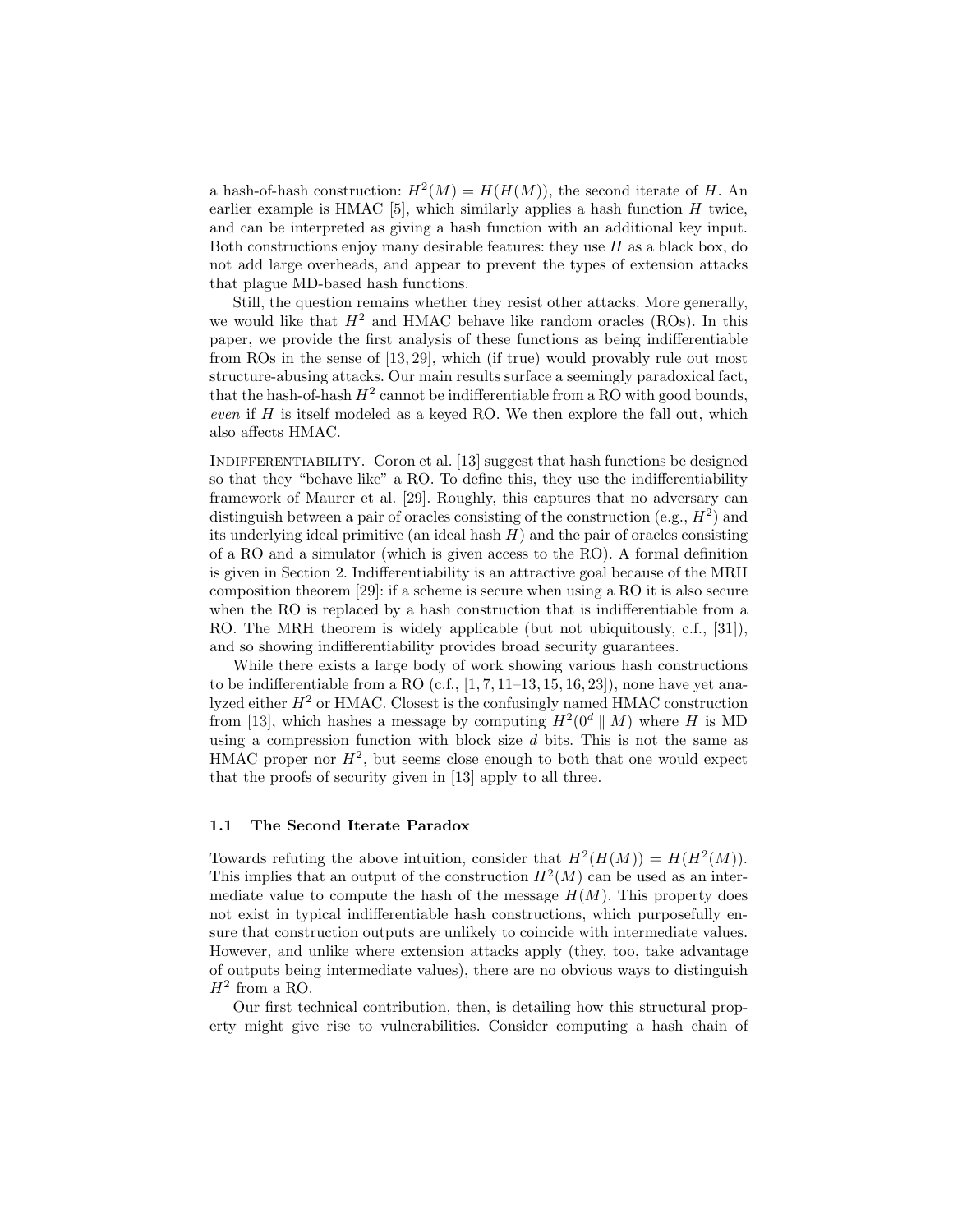length  $\ell$  using  $H^2$  as the hash function. That is, compute  $Y = H^{2\ell}(M)$ . Doing so requires  $2\ell$  H-applications. But the structural property of  $H^2$  identified above means that, given M and Y one can compute  $H^{2\ell}(H(M))$  using only one H-application:  $H(Y) = H(H^{2\ell}(M)) = H^{2\ell}(H(M))$ . Moreover, the values computed along the first hash chain, namely the values  $Y_i \leftarrow H^{2i}(M)$  and  $Y'_{i} \leftarrow H^{2i}(H(M))$  for  $0 \leq i \leq \ell$  are disjoint with overwhelming probability (when  $\ell$  is not unreasonably large). Note that for chains of RO applications, attempting to cheaply compute such a second chain would not lead to disjoint chains. This demonstrates a way in which a RO and  $H^2$  differ.

We exhibit a cryptographic setting, called *mutual proofs of work*, in which the highlighted structure of  $H^2$  can be exploited. In mutual proofs of work, two parties prove to each other that they have computed some asserted amount of computational effort. This task is inspired by, and similar to, client puzzles [18, 19, 24, 25, 33] and puzzle auctions [35]. We give a protocol for mutual proofs of work whose computational task is computing hash chains. This protocol is secure when using a random oracle, but when using instead  $H<sup>2</sup>$  an attacker can cheat by abusing the structural properties discussed above.

Indifferentiability lower bound. The mutual proofs of work example already points to the surprising fact that  $H^2$  does not "behave like" a RO. In fact, it does more, ruling out proofs of indifferentiability for  $H^2$  with good bounds. (The existence of a tight proof of indifferentiability combined with the composition theorem of [29] would imply security for mutual proofs of work, yielding a contradiction.) However, we find that the example does not surface well why simulators must fail, and the subtletly of the issues here prompt further investigation. We therefore provide a direct negative result in the form of an indifferentiability distinguisher. We prove that should the distinguisher make  $q_1, q_2$ queries to its two oracles, then for any simulator the indifferentiability advantage of the distinguisher is lower-bounded by  $1 - (q_1 q_2)/q_S - q_S^2/2^n$ . (This is slightly simpler than the real bound, see Section 3.2.) What this lower bound states is that the simulator must make very close to  $\min\{q_1q_2, 2^{n/2}\}\$  queries to prevent this distinguisher's success. The result extends to structured underlying hash functions  $H$  as well, for example should  $H$  be MD-based.

To the best of our knowledge, our results are the first to show lower bounds on the number of queries an indifferentiability simulator must use. That a simulator must make a large number of queries hinders the utility of indifferentiability. When one uses the MRH composition theorem, the security of a scheme when using a monolothic RO must hold up to the number of queries the simulator makes. For example, in settings where one uses a hash function needing to be collision-resistant and attempts to conclude security via some (hypothetical) indifferentiability bound, our results indicate that the resulting security bound for the application can be at most  $2^{n/4}$  instead of the expected  $2^{n/2}$ .

Upper bounds for second iterates. We have ruled out good upper bounds on indifferentiability, but the question remains whether weak bounds exist. We provide proofs of indifferentiability for  $H^2$  that hold up to about  $2^{n/4}$  distin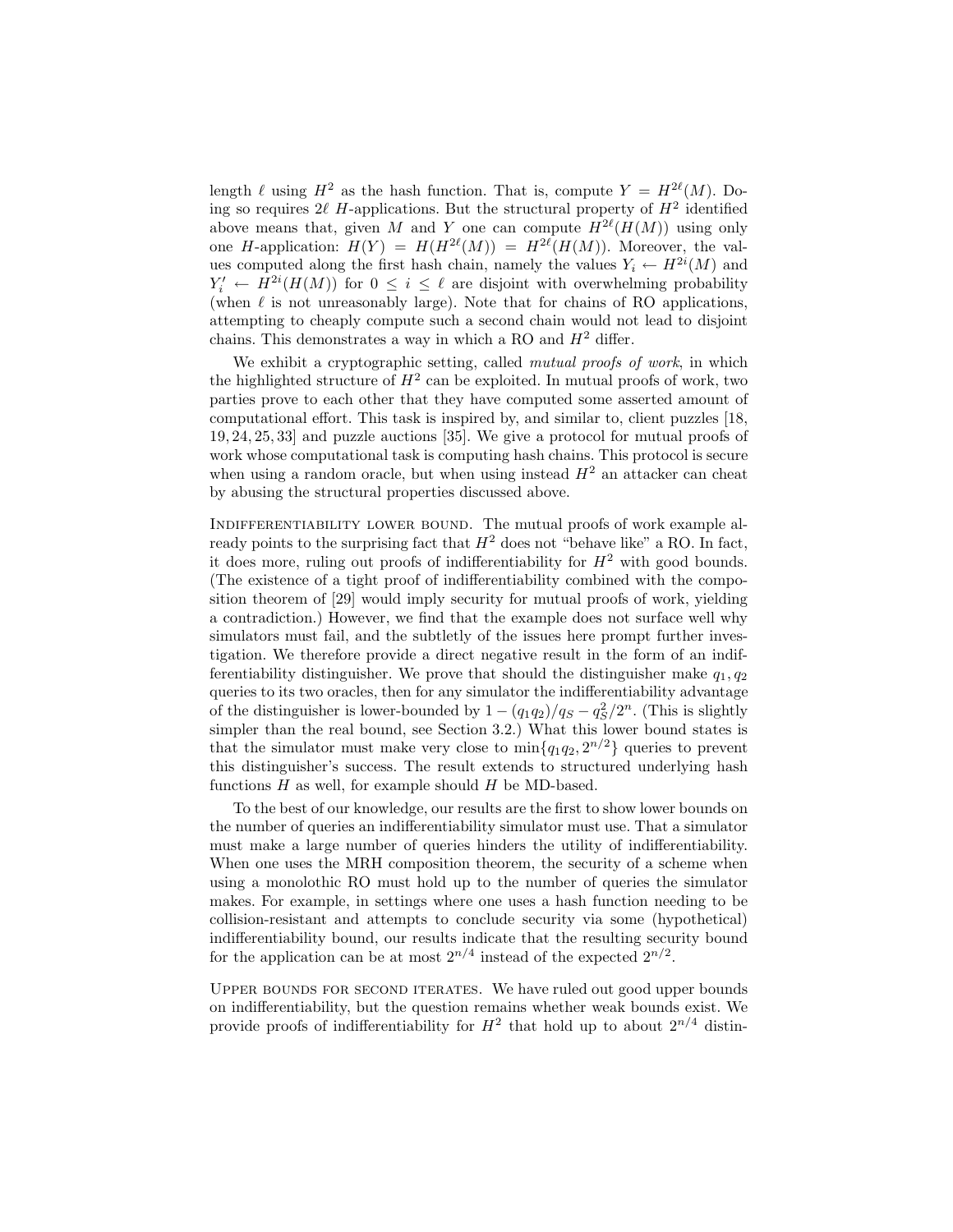guisher queries (our lower bounds rule out doing better) when  $H$  is a RO. We provide some brief intuition about the proof. Consider an indifferentiability adversary making at most  $q_1, q_2$  queries. The adversarial strategy of import is to compute long chains using the left oracle, and then try to "catch" the simulator in an inconsistency by querying it on a value at the end of the chain and, afterwards, filling in the intermediate values via further left and right queries. But the simulator can avoid being caught if it prepares long chains itself to help it answer queries consistently. Intuitively, as long as the simulator's chains are a bit longer than  $q_1$  hops, then the adversary cannot build a longer chain itself (being restricted to at most  $q_1$  queries) and will never win. The full proofs of these results are quite involved, and so we defer more discussion until the body. We are unaware of any indifferentiability proofs that requires this kind of nuanced strategy by the simulator.

## 1.2 HMAC with Arbitrary Keys

HMAC was introduced by Bellare, Canetti, and Krawczyk [5] to be used as a pseudorandom function or message authentication code. It uses an underlying hash function  $H$ ; let  $H$  have block size  $d$  bits and output length  $n$  bits. Computing a hash HMAC(K, M) works as follows [26]. If  $|K| > d$  then redefine  $K \leftarrow H(K)$ . Let K' be K padded with sufficiently many zeros to get a d bit string. Then HMAC(K, M) =  $H(K' \oplus \text{opad} || H(K' \oplus \text{ipad} || M))$  where opad and ipad are distinct d-bit constants. The original (provable security) analyses of HMAC focus on the setting that the key  $K$  is honestly generated and secret [3, 5]. But what has happened is that HMAC's speed, ubiquity, and assumed security properties have lead it to be used in a wide variety of settings.

Of particular relevance are settings in which existing (or potential) proofs of security model HMAC as a keyed RO, a function that maps each key, message pair to an independent and uniform point. There are many examples of such settings. The HKDF scheme builds from HMAC a general-purpose key derivation function [27, 28] that uses as key a public, uniformly chosen salt. When used with a source of sufficiently high entropy, Krawczyk proves security using standard model techniques, but when not proves security assuming HMAC is a keyed RO [28]. PKCS#5 standardizes password-based key derivation functions that use HMAC with key being a (low-entropy) password [30]. Recent work provides the first proofs of security when modeling HMAC as a RO [9]. Ristenpart and Yilek [32], in the context of hedged cryptography [4], use HMAC in a setting whose cryptographic security models allow adversarially specified keys. Again, proofs model HMAC as a keyed RO.

As mentioned previously, we would expect a priori that one can show that HMAC is indifferentiable from a keyed RO even when the attacker can query arbitrary keys. Then one could apply the composition theorem of [29] to derive proofs of security for the settings just discussed.

Weak key pairs in HMAC. We are the first to observe that HMAC has weak key pairs. First, there exist  $K \neq K'$  for which  $HMAC(K, M) = HMAC(K', M)$ .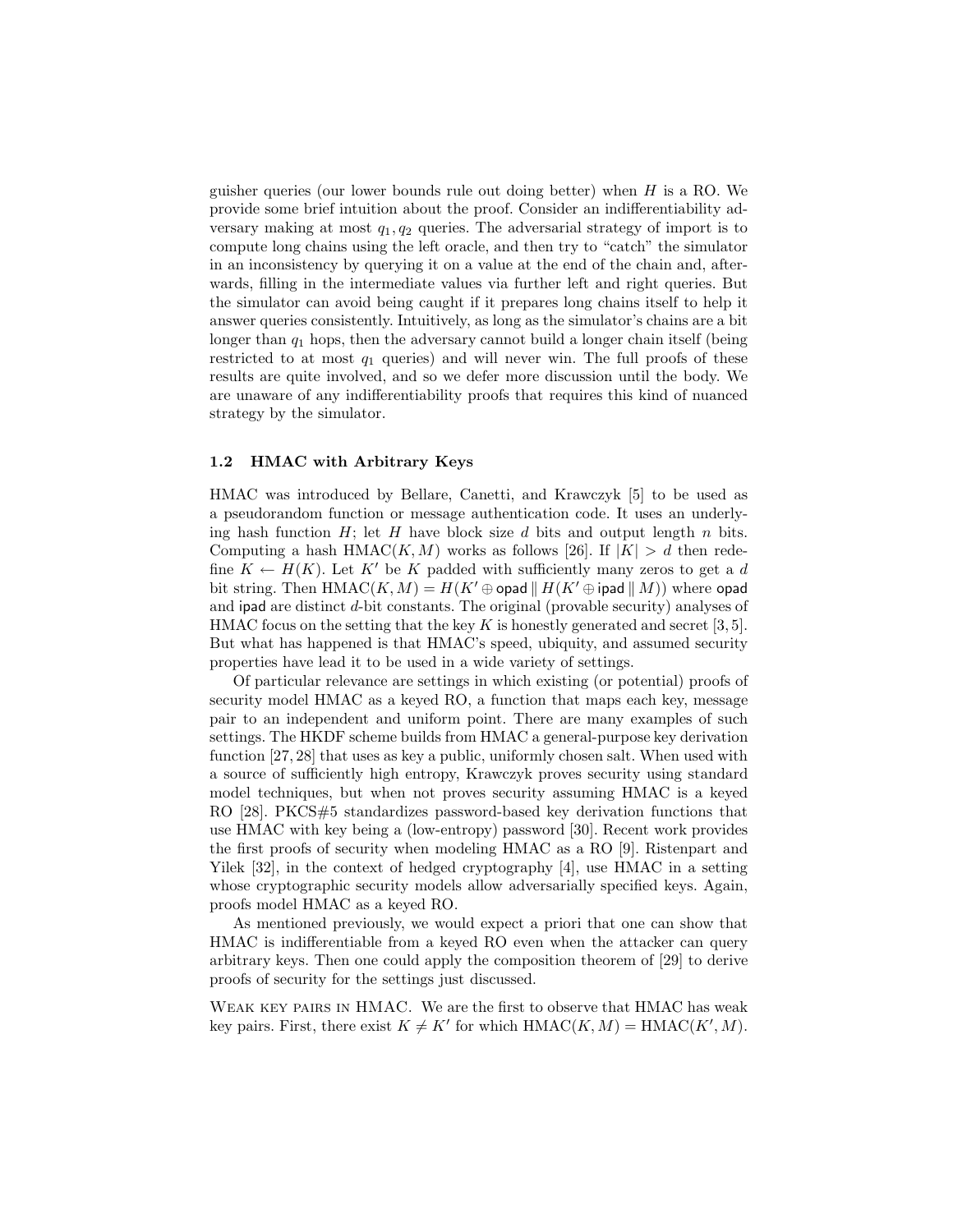These pairs of keys arise because of HMAC's ambiguous encoding of differinglength keys. Trivial examples of such "colliding" keys include any  $K, K'$  for which either  $|K| < d$  and  $K' = K \parallel 0^s$  (for any  $1 \leq s \leq d - |K|$ ), or  $|K| > d$  and  $K' =$  $H(K)$ . Colliding keys enable an easy attack that distinguishes  $HMAC(\cdot, \cdot)$  from a random function  $\mathcal{R}(\cdot, \cdot)$ , which also violates the indifferentiability of HMAC. On the other hand, as long as  $H$  is collision-resistant, two keys of the same length can never collide. Still, even if we restrict attention to (non-colliding) keys of a fixed length, there still exist weak key pairs, but of a different form that we term ambiguous. An example of an ambiguous key pair is  $K, K'$  of length d bits such that  $K \oplus \text{ipad} = K' \oplus \text{opad}$ . Because the second least significant bit of ipad and opad differ (see Section 4) and assuming  $d > n - 2$ , ambiguous key pairs of a fixed length k only exist for  $k \in \{d-1, d\}$ . The existence of ambiguous key pairs in HMAC leads to negative results like those given for  $H^2$ . In particular, we straightforwardly extend the  $H^2$  distinguisher to give one that lower bounds the number of queries any indifferentiability simulator must make for HMAC.

Upper bounds for HMAC. Fortunately, it would seem that weak key pairs do not arise in typical applications. Using HMAC with keys of some fixed bit length smaller than  $d-1$  avoids weak key pairs. This holds for several applications, for example the recommendation with  $HKDF$  is to use *n*-bit uniformly chosen salts as HMAC keys. This motivates finding positive results for HMAC when one avoids the corner cases that allow attackers to exploit weak key pairs.

Indeed, as our main positive result, we prove that, should  $H$  be a RO or an MD hash with ideal compression functions, HMAC is indifferentiable from a keyed RO for all distinguishers that do not query weak key pairs. Our result holds for the case that the keys queried are of length d or less. This upper bound enjoys the best, birthday-bound level of concrete security possible (up to small constants), and provides the first positive result about the indifferentiability of the HMAC construction.

#### 1.3 Discussion

The structural properties within  $H^2$  and HMAC are, in theory, straightforward to avoid. Indeed, as mentioned above, Coron et al. [13] prove indifferentiable from a RO the construction  $H^2(0^d || M)$  where H is MD using a compression function with block size d bits and chaining value length  $n \leq d$  bits. Analogously, our positive results about HMAC imply as a special case that  $HMAC(K, M)$ , for any fixed constant  $K$ , is indifferentiable from a RO.

We emphasize that we are unaware of any deployed cryptographic application for which the use of  $H^2$  or HMAC leads to a vulnerability. Still, our results show that future applications should, in particular, be careful when using HMAC with keys which are under partial control of the attacker. More importantly, our results demonstrate the importance of provable security in the design of hash functions (and elsewhere in cryptography), as opposed to the more common "attack-fix" cycle. For example, the hash-of-hash suggestion of Ferguson and Schneier [20] was motivated by preventing the extension attack. Unfortunately,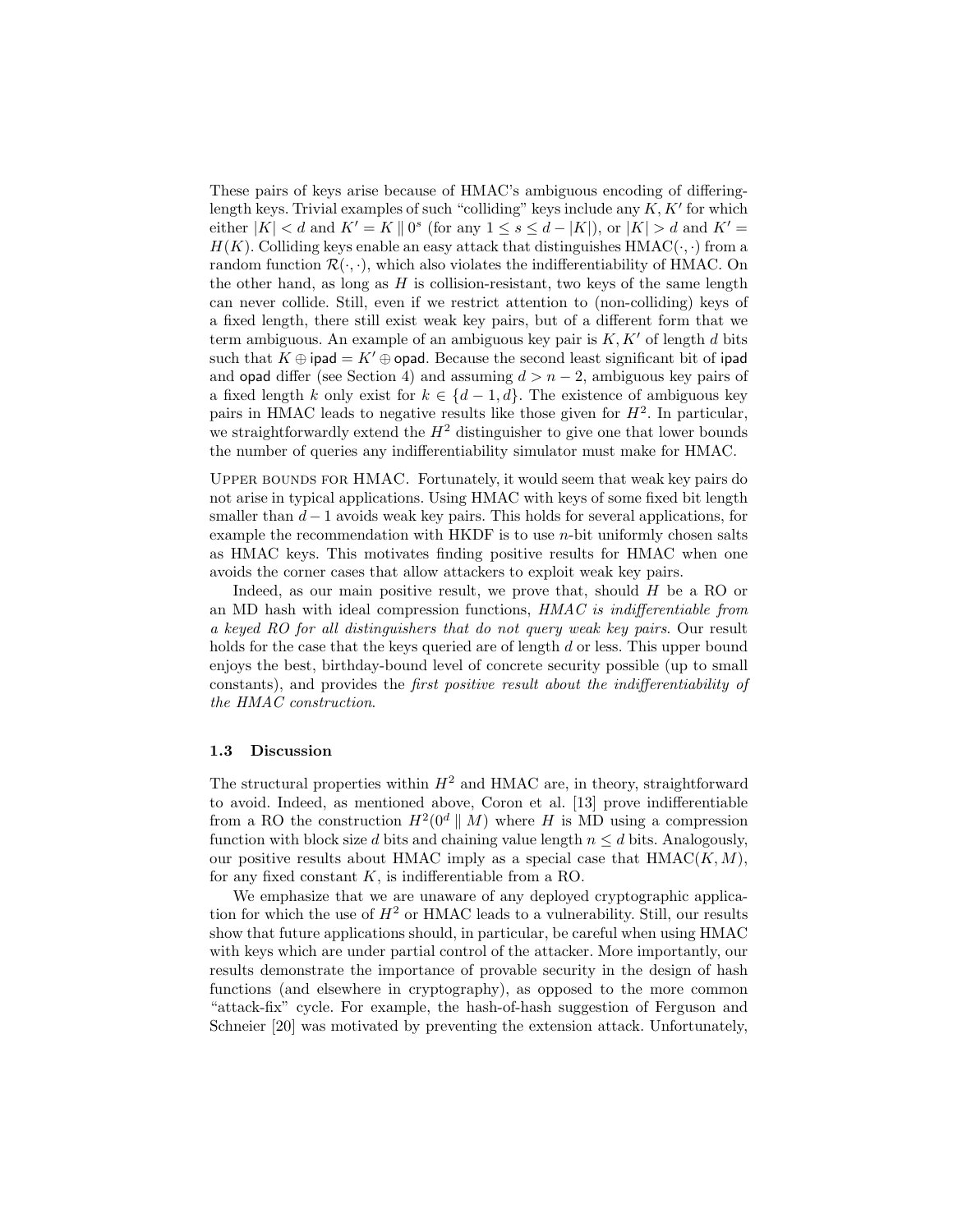in so doing they accidentally introduced a more subtle (although less dangerous) attack, which was not present on the original design.<sup>5</sup> Indeed, we discovered the subtlety of the problems within  $H^2$  and HMAC, including our explicit attacks, only after attempting to prove indifferentiability of these constructions (with typical, good bounds). In contrast, the existing indifferentiability proofs of (seemingly) small modifications of these hash functions, such as  $H^2(0^d || M)$  [13], provably rule out these attacks.

# 1.4 Prior Work

There exists a large body of work showing hash functions are indifferentiable from a RO (c.f.,  $[1, 7, 11-13, 15, 16, 23]$ ), including analyses of variants of  $H<sup>2</sup>$  and HMAC. As mentioned, a construction called HMAC was analyzed in [13] but this construction is not HMAC as standardized. Krawczyk [28] suggests that the analysis of  $H^2(0 \parallel M)$  extends to the case of HMAC, but does not offer proof.<sup>6</sup> HMAC has received much analysis in other contexts. Proofs of its security as a pseudorandom function under reasonable assumptions appear in [3, 5]. These rely on keys being uniform and secret, making the analyses inapplicable for other settings. Analysis of HMAC's security as a randomness extractor appear in [14, 21]. These results provide strong information theoretic guarantees that HMAC can be used as a key derivation function, but only in settings where the source has a relatively large amount of min-entropy. This requirement makes the analyses insufficient to argue security in many settings of practical importance. See [28] for further discussion.

FULL VERSION. Due to space constraints, many of our technical results and proofs are deferred to the full version of this paper [17].

# 2 Preliminaries

NOTATION AND GAMES. We denote the empty string by  $\lambda$ . If  $|X| < |Y|$  then  $X \oplus Y$  signifies that the X is padded with  $|Y| - |X|$  zeros first. For set X and value x, we write  $\mathcal{X} \stackrel{\cup}{\leftarrow} x$  to denote  $\mathcal{X} \leftarrow \mathcal{X} \cup \{x\}$ . For non-empty sets Keys, Dom, and Rng with  $|Rng|$  finite, a random oracle f:  $Kevs \times Dom \rightarrow Rng$  is a function taken randomly from the space of all possible functions  $Keys \times Dom \rightarrow Rng$ . We will sometimes refer to random oracles as keyed when Keys is non-empty, whereas we omit the first parameter when  $Keys = \emptyset$ .

We use code-based games [10] to formalize security notions and within our proofs. In the execution of a game G with adversary A, we denote by  $G^{\mathcal{A}}$  the event that the game outputs true and by  $\mathcal{A}^G \Rightarrow y$  the event that the adversary

<sup>&</sup>lt;sup>5</sup> We note the prescience of the proposers of  $H^2$ , who themselves suggested further analysis was needed [20].

<sup>6</sup> Fortunately, the HKDF application of [28] seems to avoid weak key pairs, and thus our positive results for HMAC appear to validate this claim [28] for this particular application.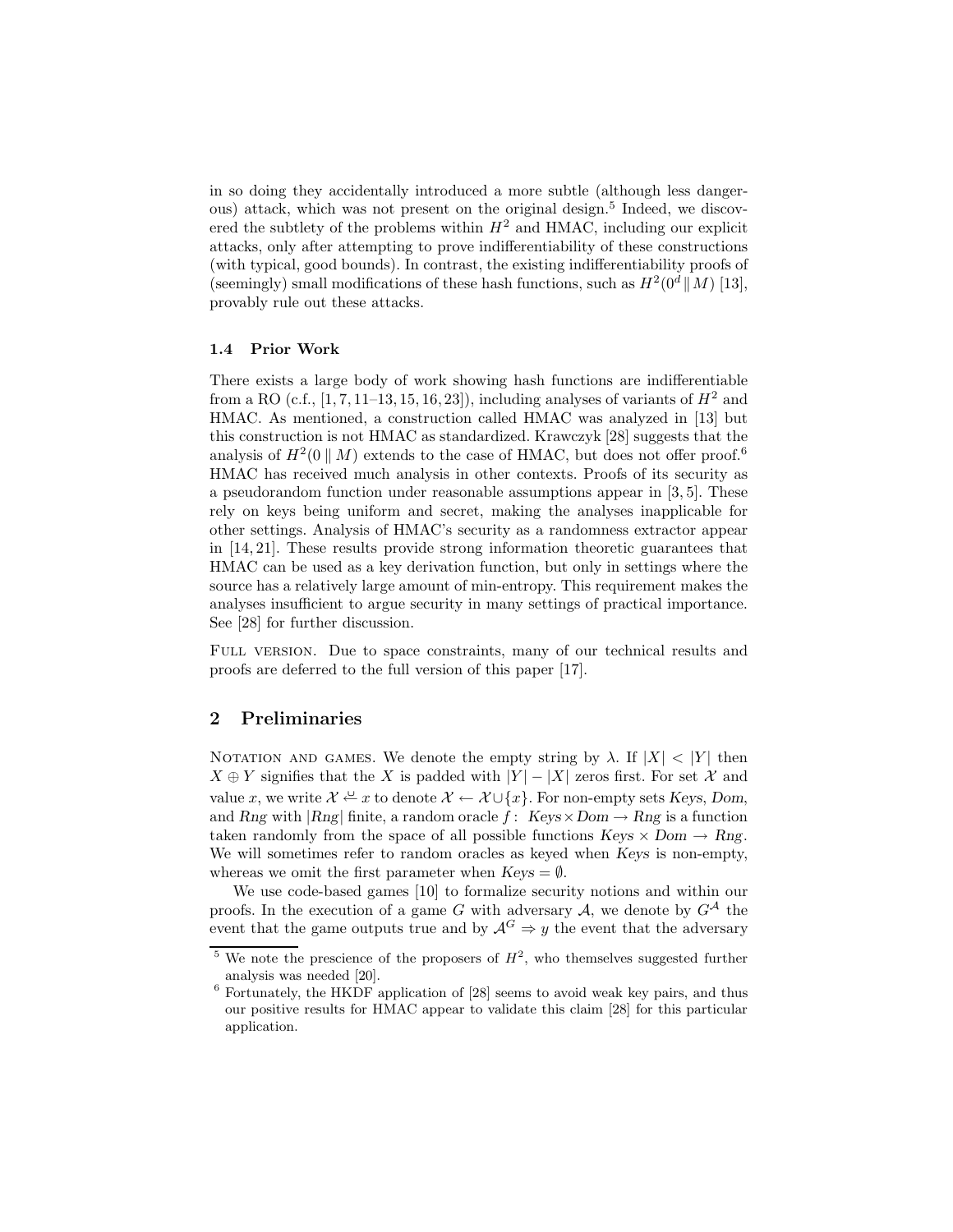outputs y. Fixing some RAM model of computation, our convention is that the running time  $\text{Time}(\mathcal{A})$  of an algorithm  $\mathcal{A}$  includes its code size. Queries are unit cost, and we will restrict attention to the absolute worst case running time which must hold regardless of queries are answered.

HASH FUNCTIONS. A hash function  $H[P]$ : Keys  $\times$  Dom  $\rightarrow$  Rng is is a family of functions from Dom to Rng, indexed by a set Keys, that possibly uses (black-box) access to an underlying primitive  $P$  (e.g., a compression function). We call the hash function *keyed* if Keys is non-empty, and key-less otherwise. (In the latter case, we omit the first parameter.) We assume that the number of applications of P in computing  $H[P](K, M)$  is the same for all K, M with the same value of  $|K| + |M|$ . This allows us to define the *cost* of computing a hash function  $H[P]$  on a key and message whose combined length is  $\ell$ , denoted  $\textsf{Cost}(H,\ell)$ , as the number of calls to P required to compute  $H[P](K,M)$  for K, M with  $|K| + |M| = \ell$ . For a keyed random oracle R: Keys  $\times$  Dom  $\rightarrow$  Rng, we fix the convention that  $Cost(R, \ell) = 1$  for any  $\ell$  for which there exists a key  $K \in \text{Keys}$  and message  $M \in \text{Dom}$  such that  $|K| + |M| = \ell$ .

A compression function is a hash function for which  $Dom = \{0, 1\}^n \times \{0, 1\}^d$ and  $Rng = \{0,1\}^n$  for some numbers  $n, d > 0$ . Our focus will be on keyless compression functions, meaning those of the form  $f: \{0,1\}^n \times \{0,1\}^d \to \{0,1\}^n$ . Our results lift in a straightforward way to the dedicated-key setting [8]. The  $\ell$ -th iterate of  $H[P]$  is denoted  $H^{\ell}[P]$ , and defined for  $\ell > 0$  by  $H^{\ell}[P](X) =$  $H[P|(H[P](\cdots H[P](X))\cdots)$  where the number of applications of H is  $\ell$ . We let  $H^0[P](X) = X$ . We will often write H instead of  $H[P]$  when the underlying primitive  $P$  is clear or unimportant.

MERKLE-DAMGÅRD. Let Pad:  $\{0,1\}^{\leq L} \rightarrow (\{0,1\}^n)^+$  be an injective padding function. The one used in many of the hash functions within the SHA family outputs M || 10<sup>r</sup> ||  $\langle |M|\rangle_{64}$  where  $\langle |x|\rangle_{64}$  is the encoding of the length of M as a 64-bit string and  $r$  is the smallest number making the length a multiple of  $d$ . This makes  $L = 2^{64} - 1$ . The function MD[f]:  $({0, 1}^n)^+ \rightarrow {0, 1}^n$  is defined as

 $MD[f](M) = f(f(\cdots f(f(IV, M_1), M_2), \cdots), M_k)$ 

where  $|M| = kd$  and  $M_1 \parallel \cdots \parallel M_k$ . The function SMD[ $f$ ]:  $\{0,1\}^{\leq L} \rightarrow \{0,1\}^n$ is defined as  $SMD[f](M) = MD[f](Pad(M)).$ 

INDIFFERENTIABILITY FROM A RO. Let  $\mathcal{R}:$  Keys  $\times$  Dom  $\rightarrow$  Rng be a random oracle. Consider a hash construction  $H[P]$ :  $Keys \times Dom \rightarrow Rng$  from an ideal primitive P. Let game  $\text{Real}_{H[P]}$  be the game whose main procedure runs an adversary  $A^{Func,Prim}$  and returns the bit that A outputs. The procedure Func on input  $K \in \text{Kevs}$  and  $M \in \text{Dom}$  returns  $H[P](K, M)$ . The procedure Prim on input X returns  $P(X)$ . For a simulator S, let game Ideal<sub>R, S</sub> be the game whose main procedure runs an adversary  $A^{\text{Func,Prim}}$  and returns the bit that A outputs. The procedure Func on input  $K \in Keys$  and  $M \in Dom$  returns  $\mathcal{R}(K, M)$ . The procedure Prim on input X returns  $\mathcal{S}^{\mathcal{R}}(X)$ . The indifferentiability advantage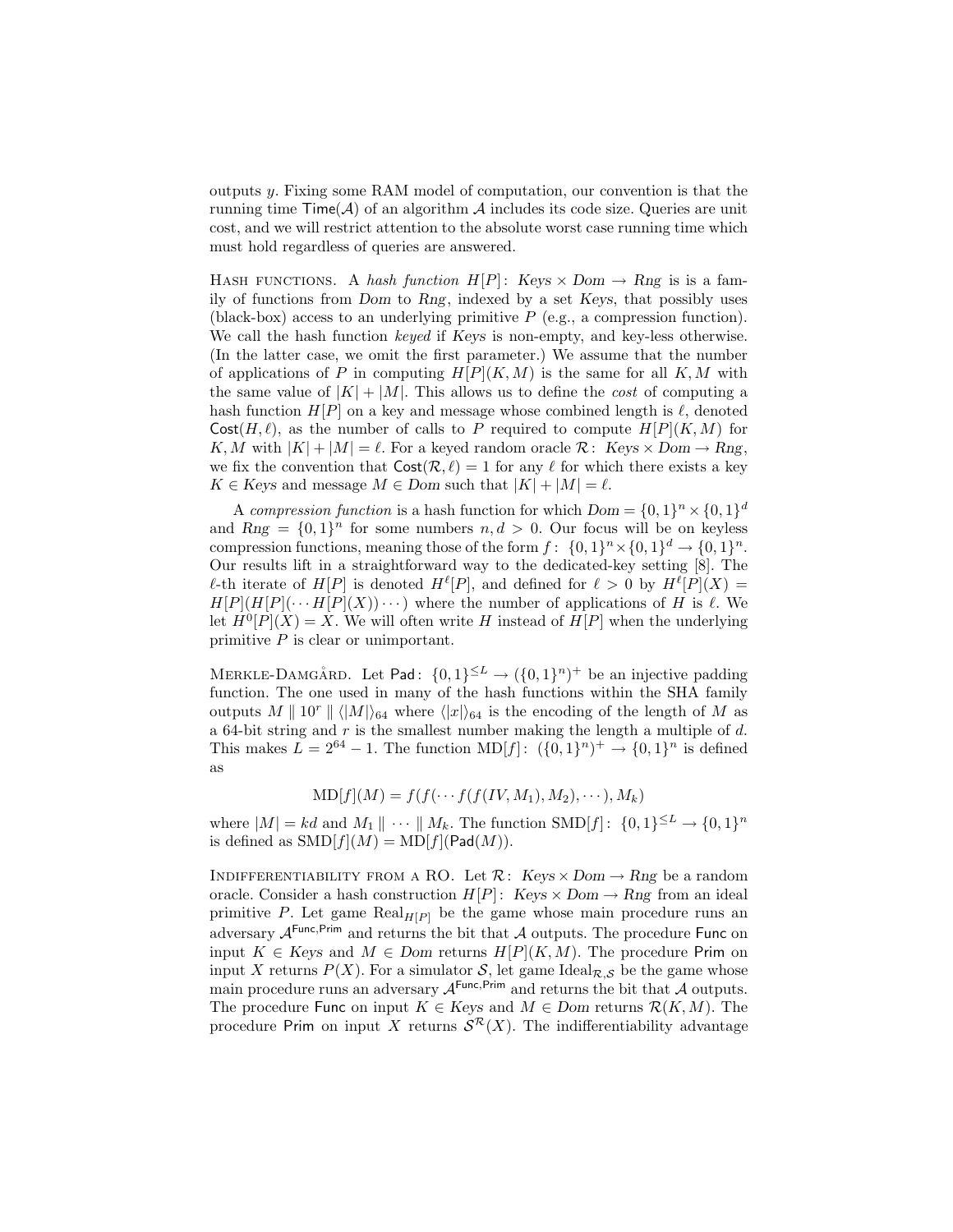of  $D$  is defined as

$$
\mathbf{Adv}_{H[P], \mathcal{R}, \mathcal{S}}^{\text{indiff}}(\mathcal{D}) = \Pr\left[\text{Real}_{H[P]}^{\mathcal{D}} \Rightarrow y\right] - \Pr\left[\text{Ideal}_{\mathcal{R}, \mathcal{S}}^{\mathcal{D}} \Rightarrow y\right].
$$

We focus on simulators that must work for any adversary, though our negative results extend as well to the weaker setting in which the simulator can depend on the adversary. The total query cost  $\sigma$  of an adversary  $\mathcal D$  is the cumulative cost of all its Func queries plus  $q_2$ . (This makes  $\sigma$  the total number of P uses in game  $\text{Real}_{H[P]}$ . In line with our worst-case conventions, this means the same maximums hold in Ideal $_{R,S}$  although here it does not translate to P applications.)

We note that when Keys is non-empty, indifferentiability here follows [8] and allows the distinguisher to choose keys during an attack. This reflects the desire for a keyed hash function to be indistinguishable from a keyed random oracle for arbitrary uses of the key input.

## 3 Second Iterates and their Security

Our investigation begins with the second iterate of a hash function, meaning  $H^2(M) = H(H(M))$  where H: Dom  $\rightarrow$  Rng for sets Dom  $\supseteq$  Rng. For simplicity, let  $Rng = \{0, 1\}^n$  and assume that H is itself modeled as a RO. Is  $H^2$  good in the sense of being like a RO? Given that we are modeling  $H$  as a RO, we would expect that the answer would be "yes". The truth is more involved. As we'll see in Section 4, similar subtleties exist in the case of the related HMAC construction.

We start with the following observations. When computing  $H^2(M)$  for some M, we refer to the value  $H(M)$  as an intermediate value. Then, we note that the value  $Y = H^2(M)$  is in fact the intermediate value used when computing  $H^2(X)$ for  $X = H(M)$ . Given  $Y = H^2(M)$ , then, one can compute  $H^2(H(M))$  directly by computing  $H(Y)$ . That the hash value Y is also the intermediate value used in computing the hash of another message is cause for concern: other hash function constructions that are indifferentiable from a RO  $(c.f., [2, 7, 8, 13, 23])$  explicitly attempt to ensure that outputs are not intermediate values (with overwhelming probability over the randomness of the underlying idealized primitive). Moreover, prior constructions for which hash values are intermediate values have been shown to not be indifferentiable from a RO. For example Merkle-Damgård-based iterative hashes fall to extension attacks [13] for this reason. Unlike with Merkle-Damgård, however, it is not immediately clear how an attacker might abuse the structure of  $H^2$ .

We turn our attention to hash chains, where potential issues arise. For a hash function H, we define a hash chain  $Y = (Y_0, \ldots, Y_\ell)$  to be a sequence of  $\ell + 1$ values where  $Y_0$  is a message and  $Y_i = H(Y_{i-1})$  for  $1 \leq i \leq \ell$ . Likewise when using  $H^2$  a hash chain  $Y = (Y_0, \ldots, Y_\ell)$  is a sequence of  $\ell + 1$  values where  $Y_0$ is a message and  $Y_i = H^2(Y_{i-1})$  for  $1 \leq i \leq \ell$ . We refer to  $Y_0$  as the *start* of the hash chain and  $Y_{\ell}$  as the *end*. Two chains  $Y, Y'$  are *non-overlapping* if no value in one chain occurs in the other, meaning  $Y_i \neq Y'_j$  for all  $0 \leq i \leq j \leq \ell$ .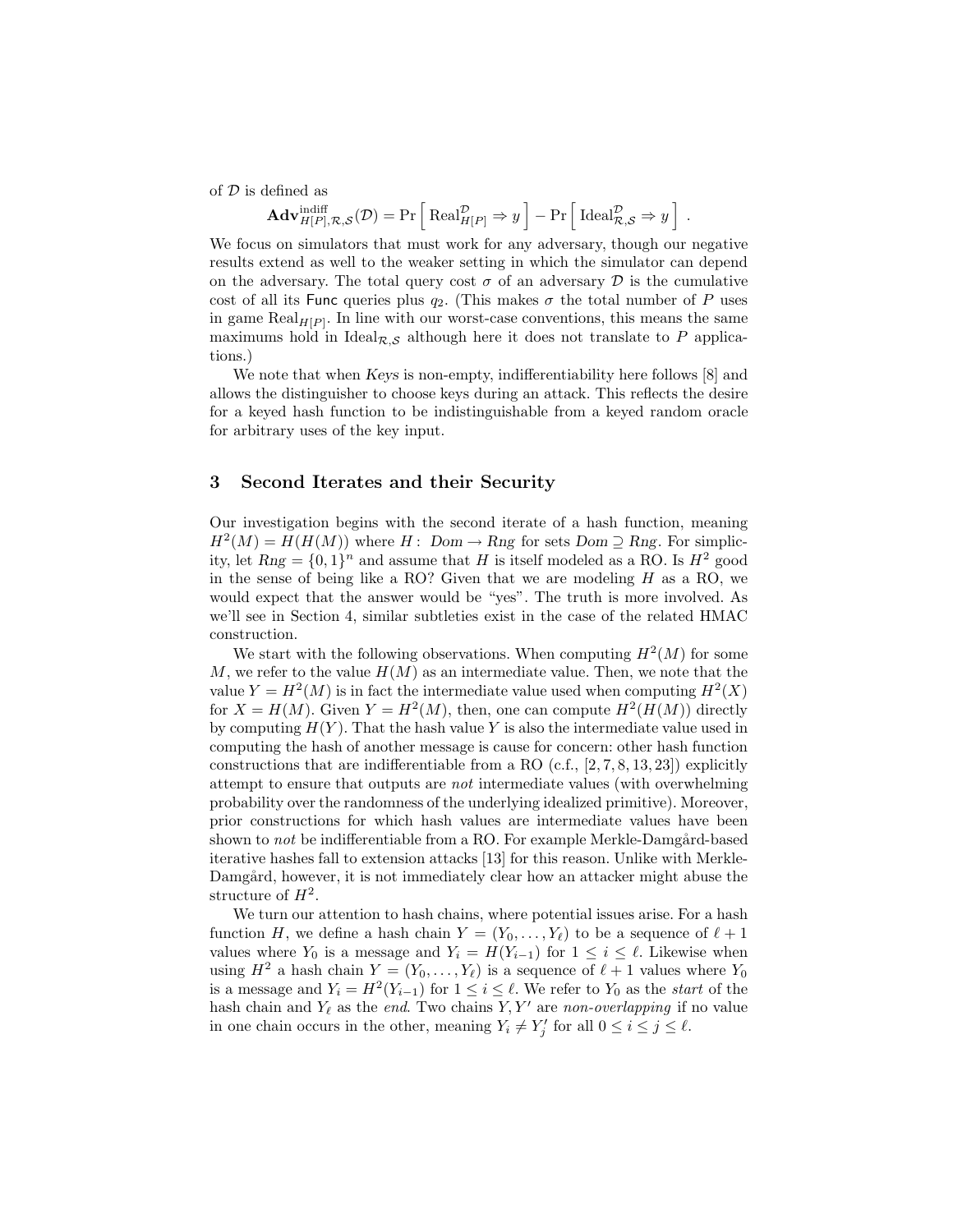

**Fig. 1.** Diagram of two hash chains  $Y = (Y_0, \ldots, Y_\ell)$  and  $Y' = (Y'_0, \ldots, Y'_\ell)$  for hash function  $H^2$ .

For any hash function and given the start and end of a hash chain  $Y =$  $(Y_0, \ldots, Y_\ell)$ , one can readily compute the start and end of a new chain with just two hash calculations. That is, set  $Y_0' \leftarrow H(Y_0)$  and  $Y_{\ell}' \leftarrow H(Y_{\ell})$ . However, the chain  $Y' = (Y'_0, \ldots, Y'_\ell)$  and the chain Y overlap. For good hash functions (i.e., ones that behave like a RO) computing the start and end of a non-overlapping chain given the start and end of a chain  $Y_0, Y_\ell$  requires at least  $\ell$  hash computations (assuming  $\ell \ll 2^{n/2}$ ).

Now consider  $H^2$ . Given the start and end of a chain  $Y = (Y_0, \ldots, Y_\ell)$ , one can readily compute a non-overlapping chain  $Y' = (Y'_0, \ldots, Y'_\ell)$  using just two hash computations instead of the expected  $2\ell$  computations. Namely, let  $Y'_0 \leftarrow H(Y_0)$  and  $Y'_\ell \leftarrow H(Y_\ell)$ . Then these are the start and end of the chain  $Y' = (Y'_0, \ldots, Y'_\ell)$  because

$$
H^{2\ell}(Y'_0) = H^{2\ell}(H(Y_0)) = H(H^{2\ell}(Y_0))
$$

which we call the chain-shift property of  $H^2$ . Moreover, assuming H is itself a RO outputing *n*-bit strings, the two chains  $Y, Y'$  do not overlap with probability at least  $1 - (2\ell + 2)^2/2^n$ . Figure 1 provides a pictoral diagram of the two chains  $Y$  and  $Y'$ .

## 3.1 A Vulnerable Application: Mutual Proofs of Work

In the last section we saw that the second iterate fails to behave like a RO in the context of hash chains. But the security game detailed in the last section may seem far removed from real protocols. For example, it's not clear where an attacker would be tasked with computing hash chains in a setting where it, too, was given an example hash chain. We suggest that just such a setting could arise in protocols in which parties want to assert to each other, in a verifiable way, that they performed some amount of computation. Such a setting could arise when parties must (provably) compare assertions of computational power, as when using cryptographic puzzles [18, 19, 24, 25, 33, 35]. Or this might work when trying to verifiably calibrate differing computational speeds of the two parties' computers. We refer to this task as a mutual proof of work.

Mutual proofs-of-work. For the sake of brevity, we present an example hash-chain-based protocol and dispense with a more general treatment of mutual proofs of work. Consider the two-party protocol shown in the left diagram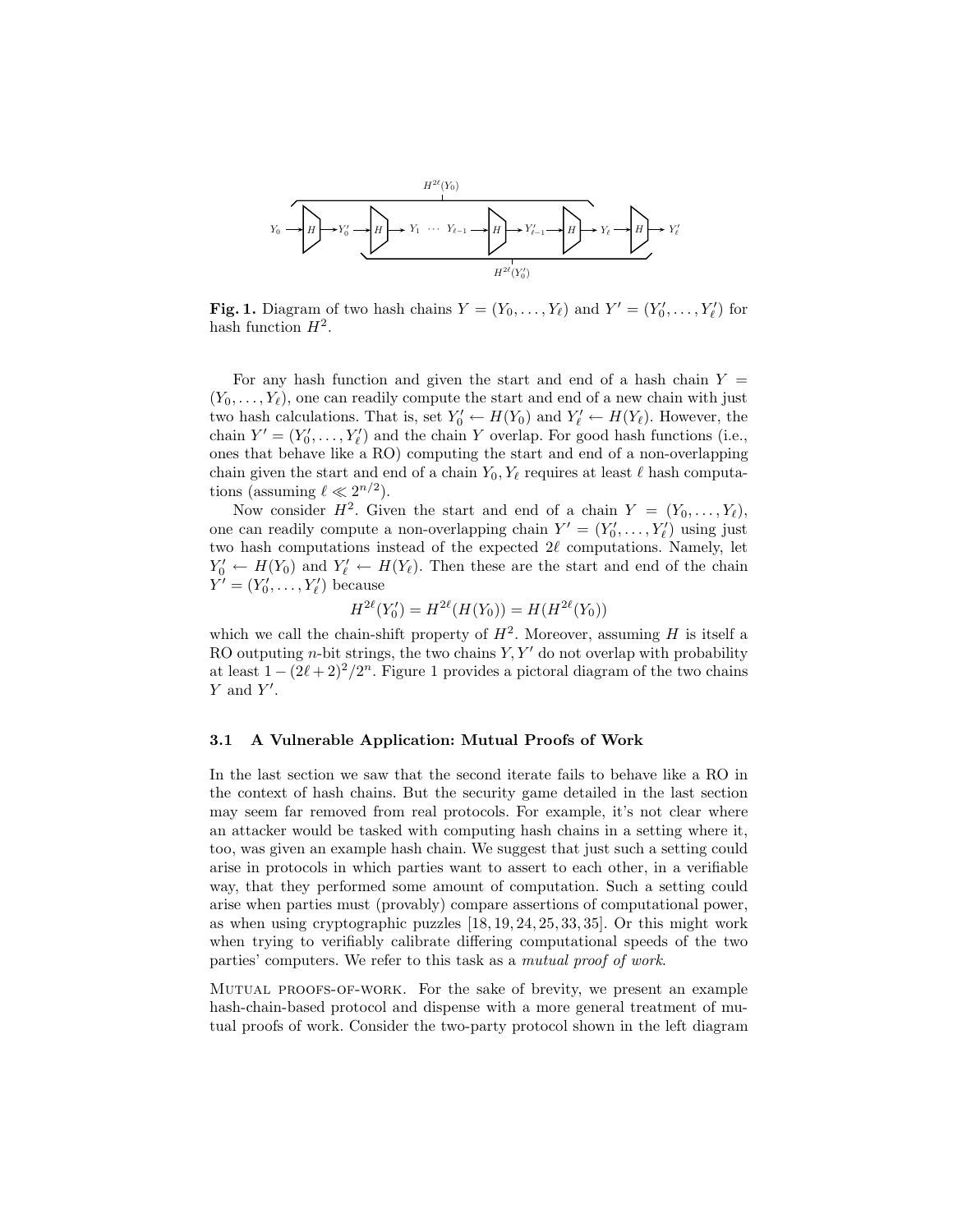

Fig. 2. Example protocol (left) and adversarial  $\mathcal{P}_2$  security game (right) for mutual proofs of work.

of Figure 2. Each party initially chooses a random nonce and sends it to the other. Then, each party computes a hash chain of some length —chosen by the computing party— starting with the nonce chosen by the other party, and sends the chain's output along with the chain's length to the other party. At this point, both parties have given a witness that they performed a certain amount of work. So now, each party checks the other's asserted computation, determining if the received value is the value resulting from chaining together the indicated number of hash applications and checking that the hash chains used by each party are non-overlapping. Note that unlike puzzles, which require fast verification, here the verification step is as costly as puzzle solution.

The goal of the protocol is to ensure that the other party did compute exactly their declared number of iterations. Slight changes to the protocol would lead to easy ways of cheating. For example, if during verification the parties did not check that the chains are non-overlapping, then  $\mathcal{P}_2$  can easily cheat by choosing  $X_1$  so that it can reuse a portion of the chain computed by  $\mathcal{P}_1$ 

Security would be achieved should no cheating party succeed at convincing an honest party using less than  $\ell_1$  (resp.  $\ell_2$ ) work to compute  $Y_1$  (resp.  $Y_2$ ). The game  $\text{POW}_{H[P], n, \ell_1}$  formalizes this security goal for a cheating  $\mathcal{P}_2$ ; see the right portion of Figure 2. We let  $\mathbf{Adv}_{H[P],n,\ell_1}^{\text{pow}}(\mathcal{A}) = \Pr \left[ \text{POW}_{H[P],n,\ell_1}^{\mathcal{A}} \right]$ . Note that the adversary A only wins should it make  $q < \ell_2 \cdot \text{Cost}(H, n)$  queries, where  $\ell_2$ is the value it declared and  $\text{Cost}(H)$  is the cost of computing H. Again we will consider both the hash function  $H[P](M) = P(M)$  that just applies a RO P and also  $H^2[P](M) = P(P(M))$ , the second iterate of a RO. In the former case the can make only  $\ell_2 - 1$  queries and in the latter case  $2\ell_2 - 1$ .

When  $H[P](M) = P(M)$ , no adversary making  $q < l_2$  queries to Prim can win the  $\mathrm{POW}_{H[P], n, \ell_1}$  game with high advantage. Intuitively, the reason is that, despite being given  $X_1$  and  $Y_1$  where  $Y_1 = P^{\ell_1}(X_1)$ , a successful attacker must still compute a full  $\ell_2$ -length chain and this requires  $\ell_2$  calls to P. A more formal treatment appears in the full version.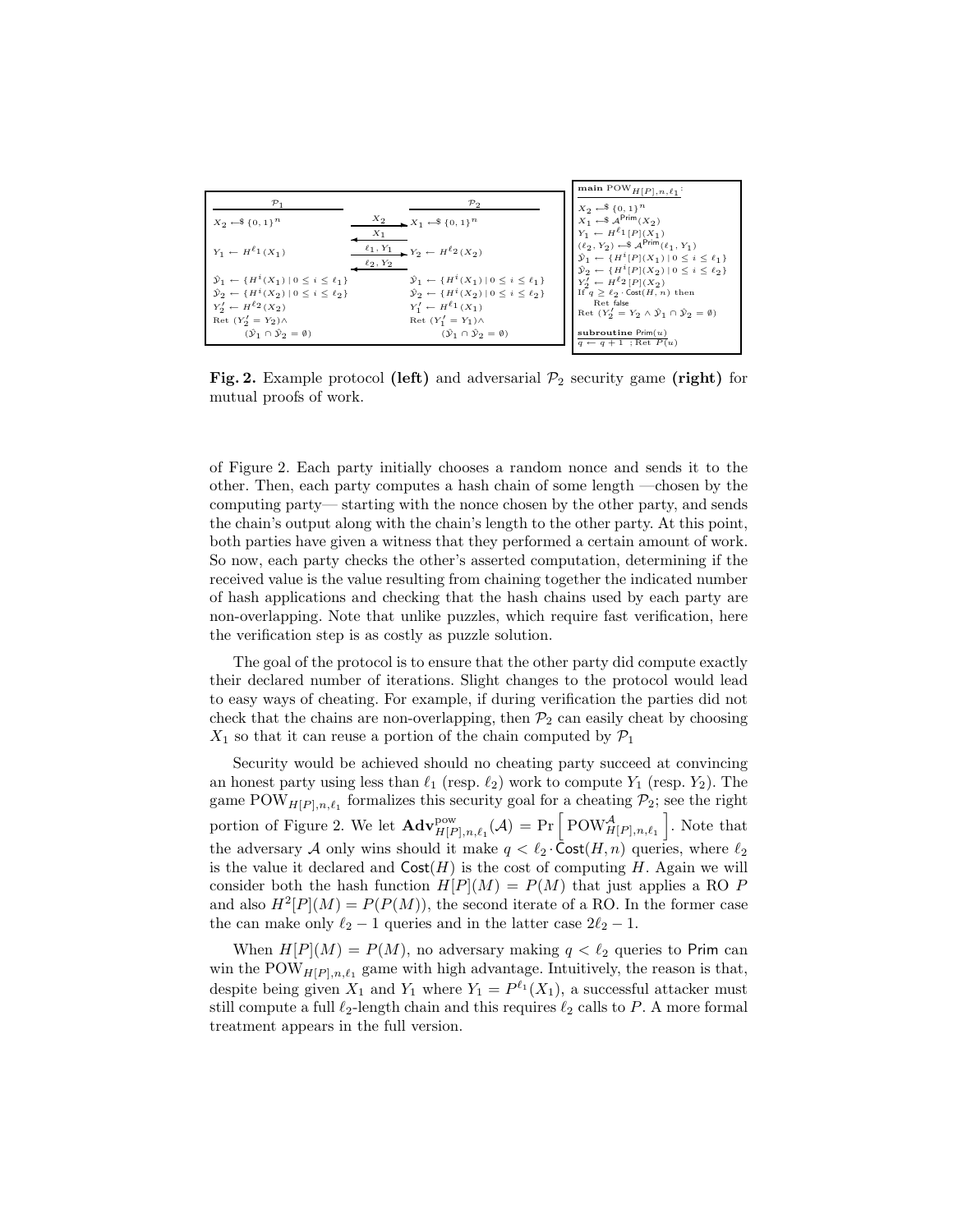Attack against any second iterate. Now let us analyze this protocol's security when we use as hash function  $H^2[P] = P(P(M))$  for a RO P: Dom  $\rightarrow$ Rng with  $Rng \subseteq Dom$ . We can abuse the chain-shift property of  $H^2$  in order to win the POW<sub>H<sup>2</sup>, P,n, $\ell_1$  game for any  $n > 0$  and  $\ell_1 > 2$ . Our adversary A works</sub> as follows. It receives  $X_2$  and then chooses it's nonce as  $X_1 \leftarrow \text{Prim}(X_2)$ . When it later receives  $Y_1 = P^{2\ell_1}(X_1)$ , the adversary proceeds by setting  $\ell_2 = \ell_1 + 1$ and setting  $Y_2 \leftarrow \text{Prim}(Y_1)$ . Then by the chain-shift property we have that

$$
Y_2 = P(Y_1) = P(P^{2\ell_1}(X_1)) = P(P^{2\ell_1}(P(X_2))) = P^{2\ell_2}(X_2).
$$

The two chains will be non-overlapping with high probability (over the coins used by P). Finally, A makes only 2 queries to Prim, so the requirement that  $q < 2\ell_2$  is met whenever  $\ell_1 > 1$ .

Discussion. As far as we are aware, mutual proofs of work have not before been considered — the concept may indeed be of independent interest. A full treatment is beyond the scope of this work. We also note that, of course, it is easy to modify the protocols using  $H^2$  to be secure. Providing secure constructions was not our goal, rather we wanted to show protocols which are insecure using  $H<sup>2</sup>$  but secure when  $H<sup>2</sup>$  is replaced by a monolothic RO. This illustrates how, hypothetically, the structure of  $H^2$  could give rise to subtle vulnerabilities in an application.

#### 3.2 Indifferentiability Lower and Upper Bounds

In this section we prove that any indifferentiability proof for the double iterate  $H<sup>2</sup>$  is subject to inherent quantitative limitations. Recall that indifferentiability asks for a simulator  $\mathcal S$  such that no adversary can distinguish between the pair of oracles  $H^2[P], P$  and  $\mathcal{R}, \mathcal{S}$  where P is some underlying ideal primitive and  $\mathcal{R}$  is a RO with the same domain and range as  $H^2$ . The simulator can make queries to  $\mathcal R$  to help it in its simulation of  $P$ . Concretely, building on the ideas behind the above attacks in the context of hash chains, we show that in order to withstand a differentiating attack with q queries, any simulator for  $H^2[P]$ , for any hash construction  $H[P]$  with output length n, must issue at least  $\Omega(\min\{q^2, 2^{n/2}\})$ queries to the RO  $\mathcal R$ . As we explain below, such a lower bound severely limits the concrete security level which can be inferred by using the composition theorem for indifferentiability, effectively neutralizing the benefits of using indifferentiability in the first place.

THE DISTINGUISHER. In the following, we let  $H = H[P]$  be an arbitrary hash function with *n*-bit outputs relying on a primitive  $P$ , such as a fixed input-length random oracle or an ideal cipher. We are therefore addressing an arbitrary second iterate, and not focusing on some particular ideal primitive  $P$  (such as a RO as in previous sections) or construction  $H$ . Indeed,  $H$  could equally well be Merkle-Damgård and  $P$  an ideal compression function, or  $H$  could be any number of indifferentiable hash constructions using appropriate ideal primitive P.

Recall that Func and Prim are the oracles associated with construction and primitive queries to  $H^2 = H^2[P]$  and P, respectively. Let  $w, \ell$  be parameters (for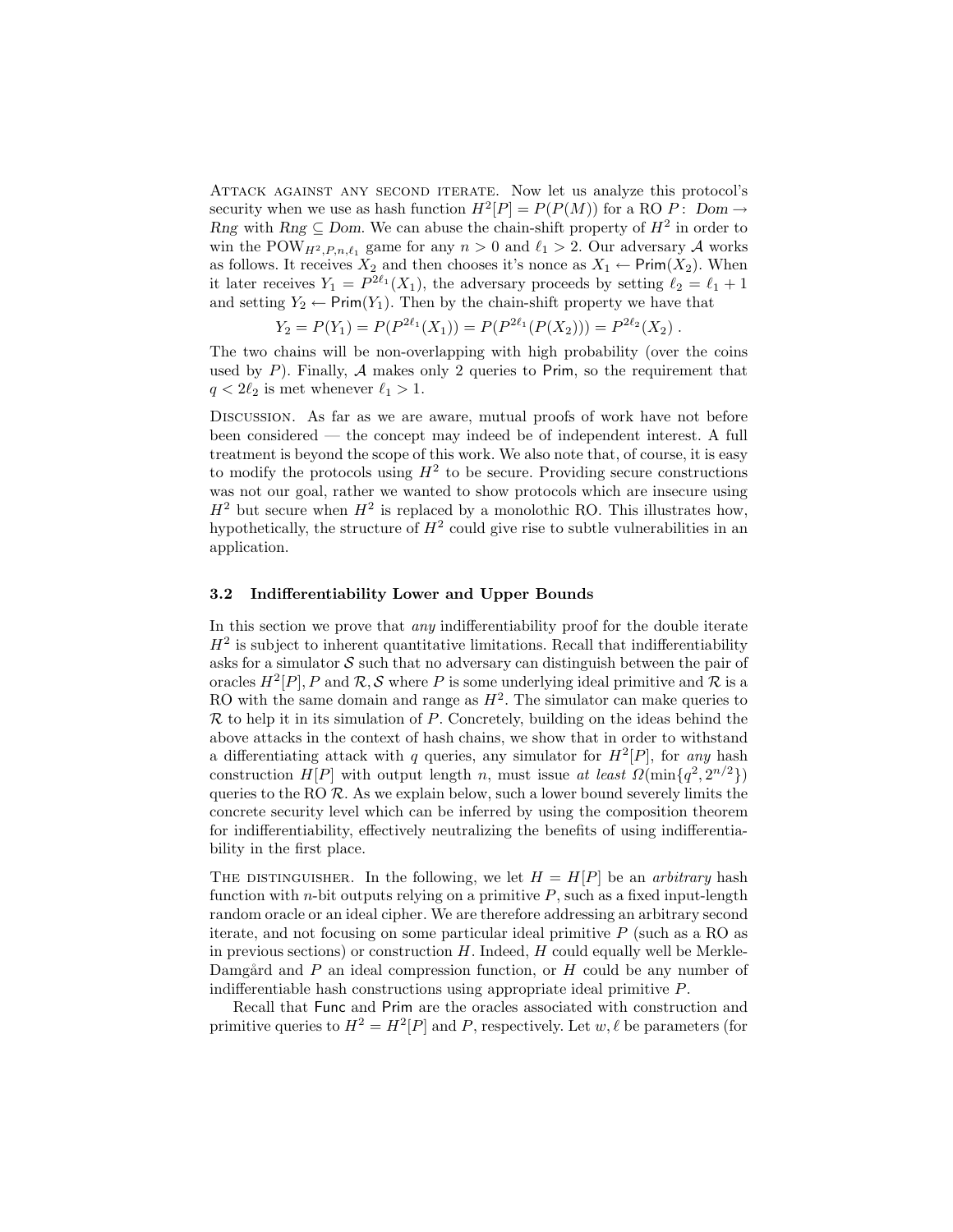now, think for convenience of  $w = \ell$ . The attacker  $\mathcal{D}_{w,\ell}$  starts by issuing  $\ell$  queries to Func to compute a *chain* of *n*-bit values  $(x_0, x_1, \ldots, x_\ell)$  where  $x_i = H^2(x_{i-1})$ and  $x_0$  is a random *n*-bit string. Then, it also picks a random index  $j \in [1..w]$ , and creates a list of *n*-bit strings  $\mathbf{u}[1], \ldots, \mathbf{u}[w]$  with  $\mathbf{u}[j] = x_{\ell}$ , and all remaining  $u[i]$  for  $i \neq j$  are chosen uniformly and independently. Then, for all  $i \in [1..w]$ , the distinguisher  $\mathcal{D}_{w,\ell}$  proceeds in asking all Prim queries in order to compute  $\mathbf{v}[i] = H(\mathbf{u}[i])$ . Subsequently, the attacker compute  $y_0 = H(x_0)$  via Prim queries, and also computes the chain  $(y_0, y_1, \ldots, y_\ell)$  such that  $y_i = H^2(y_{i-1})$  by making  $\ell$  Func queries. Finally, it decides to output 1 if and only if  $y_{\ell} = \mathbf{v}[j]$  and  $x_{\ell}$ as well as  $\mathbf{v}[i]$  for  $i \neq j$  are not in  $\{y_0, y_1, \ldots, y_\ell\}$ . The attacker  $\mathcal{D}_{w,\ell}$  therefore issues a total of  $2\ell$  Func queries and  $(2w + 1) \cdot \text{Cost}(H, n)$  Prim queries.

In the real-world experiment, the distinguisher  $\mathcal{D}_{w,\ell}$  outputs 1 with very high probability, as the condition  $y_{\ell} = \mathbf{v}[j]$  always holds by the chain-shifting property of  $H^2$ . In fact, the only reason for  $\mathcal D$  outputting 0 is that one of  $x_\ell$  and  $\mathbf{v}[i]$  for  $i \neq j$  incidentally happens to be in  $\{y_0, y_1, \ldots, y_\ell\}$ . The (typically small) probability that this occurs obviously depends on the particular construction  $H[P]$  at hand; it is thus convenient to define the shorthand

$$
p(H, w, \ell) = \Pr [\{x_{\ell}, H(U_1), \ldots, H(U_{w-1})\} \cap \{y_0, y_1, \ldots, y_{\ell}\} \neq \emptyset],
$$

where  $x_0, y_0, x_1, \ldots, y_{\ell-1}, x_{\ell}, y_{\ell}$  are the intermediate value of a chain of  $2\ell +$ 1 consecutive evaluations of  $H[P]$  starting at a random *n*-bit string  $x_0$ , and  $U_1, \ldots, U_{w-1}$  are further independent random n-bit values. In the full version of this paper we prove that for  $H[P] = P = \mathcal{R}$  for a random oracle  $\mathcal{R} : \{0,1\}^* \to$  $\{0,1\}^n$  we have  $p(H, w, \ell) = \Theta((w\ell + \ell^2)/2^n)$ . Similar reasoning can be applied to essentially all relevant constructions.

In contrast, in the ideal-world experiment, we expect the simulator to be completely ignorant about the choice of j as long as it does not learn  $x_0$ , and in particular it does not know  $j$  while answering the Prim queries associated with the evaluations of  $H(\mathbf{u}[i])$ . Consequently, the condition required for  $\mathcal{D}_{w,\ell}$ to output 1 appears to force the simulator, for all  $i \in [1..w]$ , to prepare a distinct chain of  $\ell$  consecutive  $\mathcal R$  evaluations ending in  $\mathbf{v}[i]$ , hence requiring  $w \cdot \ell$  random oracle queries.

The following theorem quantifies the advantage achieved by the above distinguisher  $\mathcal{D}_{w,\ell}$  in differentiating against any simulator for the construction  $H[P]$ . Its proof is given in the full version.

**Theorem 1.** [Attack against  $H^2$ ] Let  $H[P]$  be an arbitrary hash construction with n-bit outputs, calling a primitive P, and let  $\mathcal{R} : \{0,1\}^* \to \{0,1\}^n$  be a random oracle. For all integer parameters  $w, \ell \geq 1$ , there exists an adversary  $\mathcal{D}_{w,\ell}$  making  $2\ell$  Func-queries and  $(w+1)$ . Cost $(H, n)$  Prim-queries such that for all simulators S,

$$
\mathbf{Adv}_{H^2[P], \mathcal{R}, \mathcal{S}}^{\text{indiff}}(\mathcal{D}_{w,\ell}) \ge 1 - p(H, w, \ell) - \frac{5\ell^2}{2^{n+1}} - \frac{q_{\mathcal{S}}\ell}{2^n} - \frac{q_{\mathcal{S}}^2}{2^n} - \frac{qs}{w \cdot \ell} - \frac{1}{w}
$$

,

where  $q_S$  is the overall number of R queries by S when replying to  $\mathcal{D}_{w,\ell}$ 's Prim queries.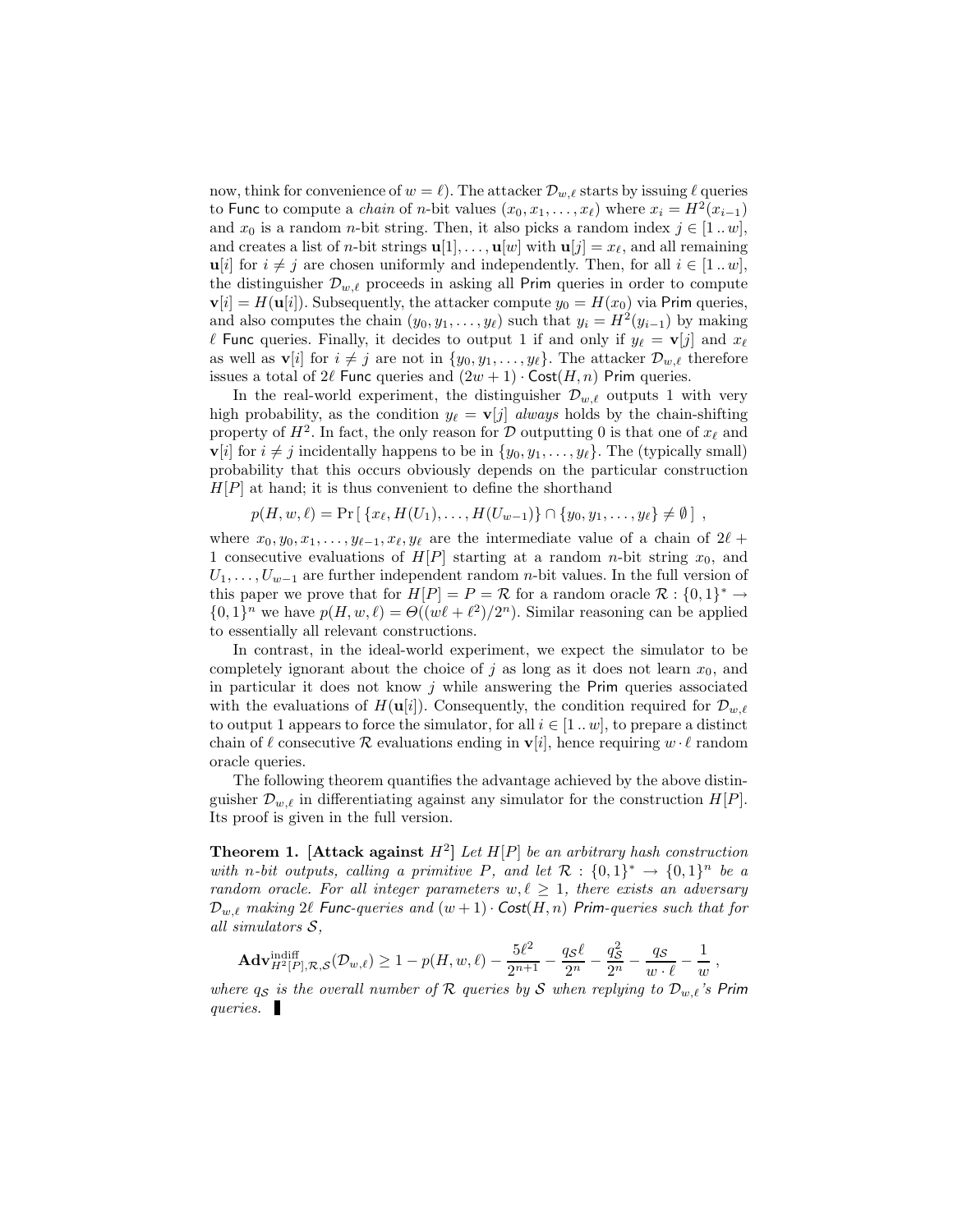Discussion. We now elaborate on Theorem 1. If we consider the distinguisher  $\mathcal{D}_{w,\ell}$  from Theorem 1, we observe that by the advantage lower bound in the theorem statement, if  $\ell, w \ll 2^{n/4}$  and consequently  $p(H, w, \ell) \approx 0$ , the number of queries made by the simulator, denoted  $q_S = q_S(2\ell, w+1)$  must satisfy  $q_{\mathcal{S}} = \Omega(w \cdot \ell) = \Omega(q_1 \cdot q_2)$  to ensure a sufficiently small indifferentiability advantage. This in particular means that in the case where both  $q_1$  and  $q_2$  are large, the simulator must make a quadratic effort to prevent the attacker from distinguishing. Below, in Theorem 2, we show that this simulation effort is essentially optimal.

In many scenarios, this quadratic lower bound happens to be a problem, as we now illustrate. As a concrete example, let  $SS =$  (key, sign, ver) be an arbitrary signature scheme signing *n* bits messages, and let  $\widetilde{\mathcal{SS}}[\mathcal{R}] = (\widetilde{\text{key}}^{\mathcal{R}}, \widetilde{\text{sign}}^{\mathcal{R}}, \widetilde{\text{ver}}^{\mathcal{R}})$ for  $\mathcal{R}: \{0,1\}^* \to \{0,1\}^n$  be the scheme obtained via the hash-then-sign paradigm such that  $\widetilde{\text{sign}}^{\mathcal{R}}(sk, m) = \text{sign}(sk, \mathcal{R}(m))$ . It is well known that for an adversary  $\beta$  making  $q_{sign}$  signing and  $q_{\mathcal{R}}$  random oracle queries, there exists an adversary  $\mathcal C$  making  $q_{sign}$  signing queries such that

$$
\mathbf{Adv}_{\widetilde{SS}[\mathcal{R}]}^{\text{uf-cma}}(\mathcal{B}^{\mathcal{R}}) \le \frac{(q_{\text{sign}} + q_{\mathcal{R}})^2}{2^n} + \mathbf{Adv}_{\mathcal{SS}}^{\text{uf-cma}}(\mathcal{C}), \qquad (1)
$$

where  $\mathbf{Adv}_{\mathcal{S}\mathcal{S}[\mathcal{R}]}^{\text{uf-cma}}(\mathcal{B}^{\mathcal{R}})$  and  $\mathbf{Adv}_{\mathcal{S}\mathcal{S}}^{\text{uf-cma}}(\mathcal{C})$  denote the respective advantages in the standard uf-cma game for security of signature schemes (with and without a random oracle, respectively). This in particular means that  $S\mathcal{S}$  is secure for  $q_{\text{sign}}$  and  $q_{\mathcal{R}}$  as large as  $\Theta(2^{n/2})$ , provided SS is secure for  $q_{\text{sign}}$  signing queries. However, let us now replace R by  $H^2[P]$  for an arbitrary construction  $H = H[P]$ . Then, for all adversaries A making  $q_P$  queries to P and  $q_{sign}$  signing queries, we can combine the concrete version of the MRH composition theorem proven in [31] and (1) to infer that there exists an adversary  $\mathcal C$  and a distinguisher  $\mathcal D$  such that

$$
\mathbf{Adv}_{\widetilde{\mathcal{SS}}[H^2[P]]}^{\text{uf-cma}}(\mathcal{A}^P) \leq \Theta\left(\frac{(q_{\text{sign}} \cdot q_P)^2}{2^n}\right) + \mathbf{Adv}_{\mathcal{SS}}^{\text{uf-cma}}(\mathcal{C}) + \mathbf{Adv}_{H^2[P], \mathcal{R}, \mathcal{S}}^{\text{indiff}}(\mathcal{D}),
$$

where C makes  $q_{sign}$  signing queries . Note that even if the term  $\mathbf{Adv}_{H^2[P], \mathcal{R}, \mathcal{S}}^{\text{indiff}}(\mathcal{D})$ is really small, this new bound can only ensure security for the resulting signature scheme as long as  $q_{\text{sign}} \cdot q_P = \Theta(2^{n/2})$ , i.e., if  $q_{\text{sign}} = q_P$ , we only get security up to  $\Theta(2^{n/4})$  queries, a remarkable loss with respect to the security bound in the random oracle model.

We note that of course this does *not* mean that  $H^2[P]$  for a concrete H and  $P$  is unsuitable for a certain application, such as hash-then-sign. In fact,  $H^2[P]$  may well be optimally collision resistant. However, our result shows that a sufficiently strong security level cannot be inferred from any indifferentiability statement via the composition theorem, taking us back to a direct ad-hoc analysis and completely loosing the one main advantage of having indifferentiability in the first place.

UPPER BOUND. Our negative results do not rule out positive results completely: there could be indifferentiability upper bounds, though for simulators that make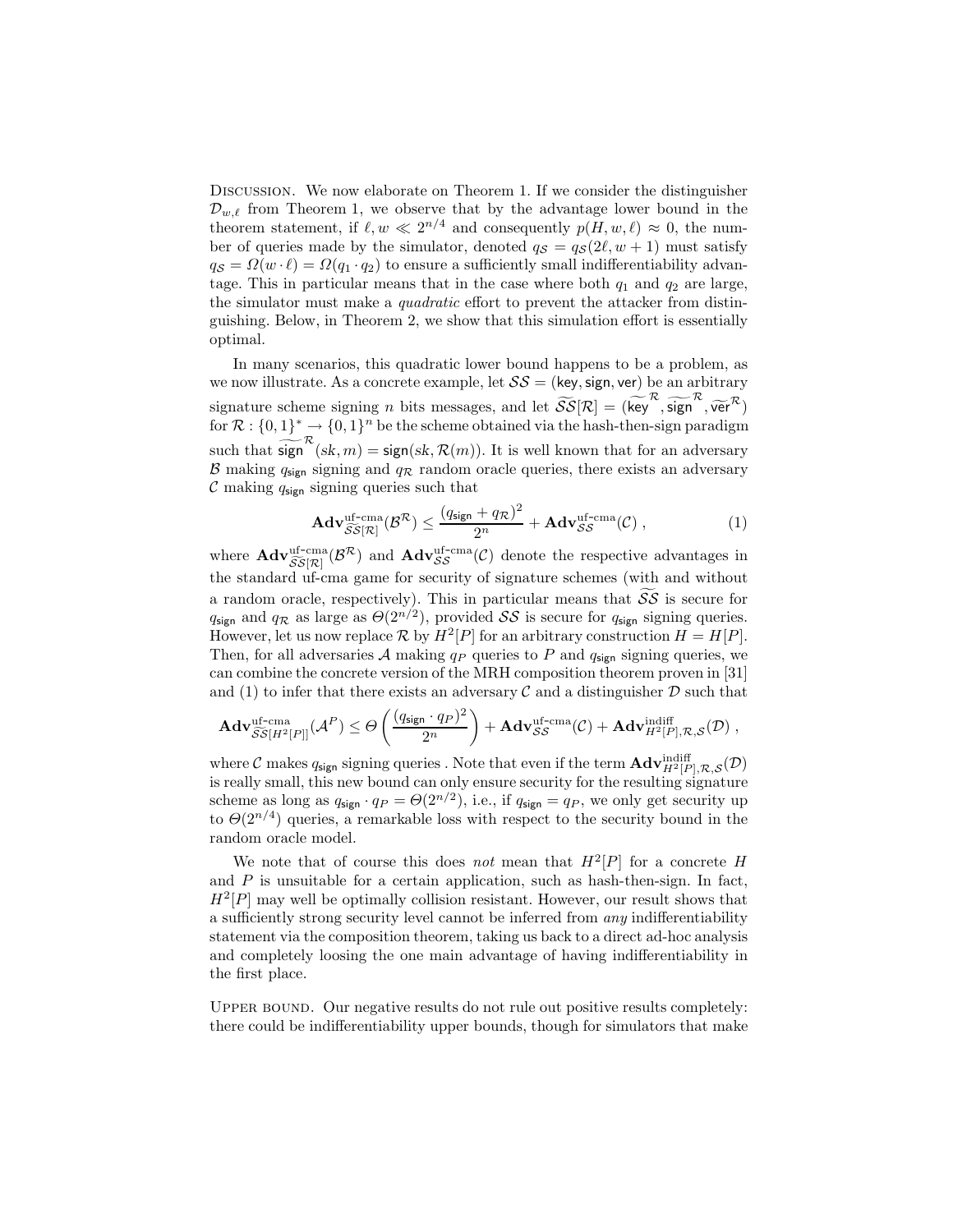around  $\mathcal{O}(q^2)$  queries. Ideally, we would like upper bounds that match closely the lower bounds given in prior sections. We do so for the special case of  $H^2[g](M) =$  $g(g(M))$  for  $g: \{0,1\}^n \to \{0,1\}^n$  being a RO.

**Theorem 2.** Let  $q_1, q_2 \ge 0$  and  $N = 2^n$ . Let  $g: \{0, 1\}^n \to \{0, 1\}^n$  and  $\mathcal{R}$ :  $\{0,1\}^n \to \{0,1\}^n$  be uniform random functions. Then there exists a simulator S such that

$$
\mathbf{Adv}_{G[g],R,\mathcal{S}}^{\text{indiff}}(\mathcal{D}) \le \frac{2((4q_1+3)q_2+2q_1)^2}{N} + \frac{2((4q_1+3)q_2+2q_1)(q_1+q_2)}{(N-2q_2-2q_1)}
$$

for any adversary D making at most  $q_1$  queries to its left oracle and at most  $q_2$ queries to its right oracle. Moreover, for each query answer that it computes, S makes at most  $3q_1 + 1$  queries to RO and runs in time  $\mathcal{O}(q_1)$ .  $\Box$ 

The proof of the theorem appears in the full version of the paper. We note that the simulator used must know the maximum number of queries the attacker will make, but does not otherwise depend on the adversary's strategy. The security bound of the theorem is approximately  $(q_1q_2)^2/N$ , implying that security holds up to  $q_1q_2 \approx 2^{n/2}$ .

# 4 HMAC as a General-purpose Keyed Hash Function

HMAC [5] uses a hash function to build a keyed hash function, i.e. one that takes both a key and message as input. Fix some hash function<sup>7</sup>  $H: \{0,1\}^* \to$  ${0,1}<sup>n</sup>$ . HMAC assumes this function H is built by iterating an underlying compression function with a message block size of  $d \geq n$  bits. We define the following functions:

$$
\begin{array}{ll} F_K(M) = H((\rho(K) \oplus \mathsf{ipad}) \parallel M) \\ G_K(M) = H((\rho(K) \oplus \mathsf{opad}) \parallel M) \end{array} \qquad \text{where } \rho(K) = \begin{cases} H(K) \text{ if } |K| > d \\ K \qquad \text{otherwise.} \end{cases}
$$

The two constants used are  $ipad = 0 \times 36^{d/8}$  and  $opad = 0 \times 5c^{d/8}$ . These constants are given in hexadecimal, translating to binary gives  $0 \times 36 = 00110110_2$  and  $0 \times 5c = 01011100_2$ . Recall that we have defined the  $\oplus$  operator so that, if  $|K| < d$ , it first silently pads out the shorter string by sufficiently many zeros before computing the bitwise xor. It will also be convenient to define  $xpad = ipad@opad$ . The function HMAC:  $\{0,1\}^* \times \{0,1\}^* \to \{0,1\}^n$  is defined by

$$
\text{HMAC}(K, M) = G_K(F_K(M)) = (G_K \circ F_K)(M) .
$$

We sometimes write  $HMAC_d[P]$ ,  $HMAC_d$ , or  $HMAC[P]$  instead of  $HMAC$  when we want to make the reliance on the block size and/or an underlying ideal primitive explicit.

<sup>7</sup> RFC 2104 defines HMAC over strings of bytes, but we chose to use bits to provide more general positive results — all our negative results lift to a setting in which only byte strings are used. Note also that for simplicity we assumed  $H$  with domain  ${0,1}^*$ . In practice hash functions often do have some maximal length (e.g.,  $2^{64}$ ), and in this case HMAC must be restricted to smaller lengths.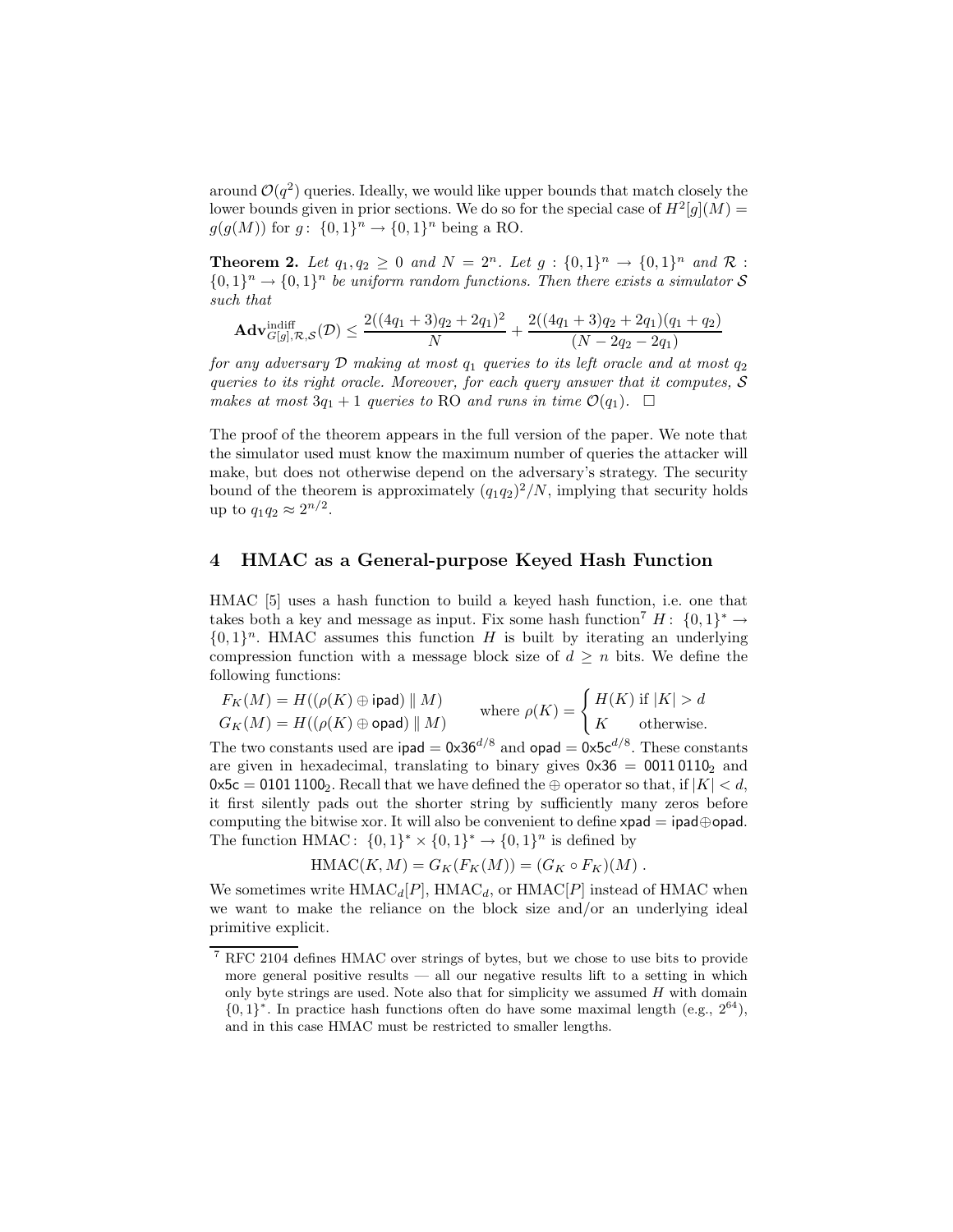In the following sections, we will therefore analyze the security of HMAC in the sense of being indifferentiable from a keyed RO. As we will see, the story is more involved than one might expect.

#### 4.1 Weak Key Pairs in HMAC

Towards understanding the indifferentiability of HMAC, we start by observing that the way HMAC handles keys gives rise to two worrisome classes of weak key pairs.

COLLIDING KEYS. We say that keys  $K \neq K'$  collide if  $\rho(K) \parallel 0^{d-|\rho(K)|}$  =  $\rho(K') \parallel 0^{d-|\rho(K')|}$ . For any message M and colliding keys  $K, K'$  it holds that  $HMAC(K, M) = HMAC(K', M)$ . Colliding keys exist because of HMAC's ambiguous encoding of different-length keys. Examples of colliding keys include any K, K' for which  $|K| < d$  and  $K' = K \parallel 0^s$  where  $1 \leq s \leq d - |K|$ . Or any K, K' such that  $|K| > d$  and  $K' = H(K)$ . As long as H is collision-resistant, two keys of the same length can never collide.

Colliding keys enable a simple attack against indifferentiability. Consider HMAC[P] for any underlying function P. Then let A pick two keys  $K \neq K'$ that collide and an arbitrary message M. It queries its Func oracle on  $(K, M)$ and  $(K', M)$  to retrieve two values Y, Y'. If  $Y = Y'$  then it returns 1 (guessing that it is in game  $\text{Real}_{\text{HMAC}[P], \mathcal{R}}$ ) and returns 0 otherwise (guessing that it is in game Ideal<sub> $\mathcal{R},\mathcal{S}$ </sub>). The advantage of A is equal to  $1-2^n$  regardless of the simulator  $S$ , which is never invoked.

Note that this result extends directly to rule out related-key attack security [6] of HMAC as a PRF should a related-key function be available that enables deriving colliding keys.

AMBIGUOUS KEYS. A pair of keys  $K \neq K'$  is ambiguous if  $\rho(K) \oplus \text{ipad} =$  $\rho(K') \oplus \text{opad. For any } X, \text{ both } F_K(X) = G_{K'}(X) \text{ and } G_K(X) = F_{K'}(X) \text{ when }$  $K, K'$  are ambiguous. An example such pair is  $K, K'$  of length d bits for which  $K \oplus K' = \mathsf{xpad}.$ 

For any key  $K$ , there exists one key  $K'$  that is easily computable and for which K, K' are ambiguous: set  $K' = \rho(K) \oplus$  xpad. Finding a third key K'' that is also ambiguous with  $K$  is intractable should  $H$  be collision resistant. The easily-computable  $K'$  will not necessarily have the same length as  $K$ . In fact, there exist ambiguous key pairs of the same length k only when  $k \in \{d-1, d\}$ . For a fixed length shorter than d−1, no ambiguous key pairs exist due to the fact that the second least significant bit of  $x$ pad is 1. For a fixed length longer than  $d$  bits, if  $n < d-1$  then no ambiguous key pairs exist and if  $n \ge d-1$  then producing ambiguous key pairs would require finding  $K, K'$  such that  $H(K) \oplus H(K')$  equals the first n bits of xpad. This is intractable for any reasonable hash function  $H$ .

Ambiguous key pairs give rise to a chain-shift like property. Let M be some message and K, K' be an ambiguous key pair. Then, we have that  $\rho(K') =$  $\rho(K) \oplus$  xpad and so  $F_K(M) = G_{K'}(M)$ . Thus,

$$
\operatorname{HMAC}(K', F_K(M)) = G_{K'}(\operatorname{HMAC}(K, M)) .
$$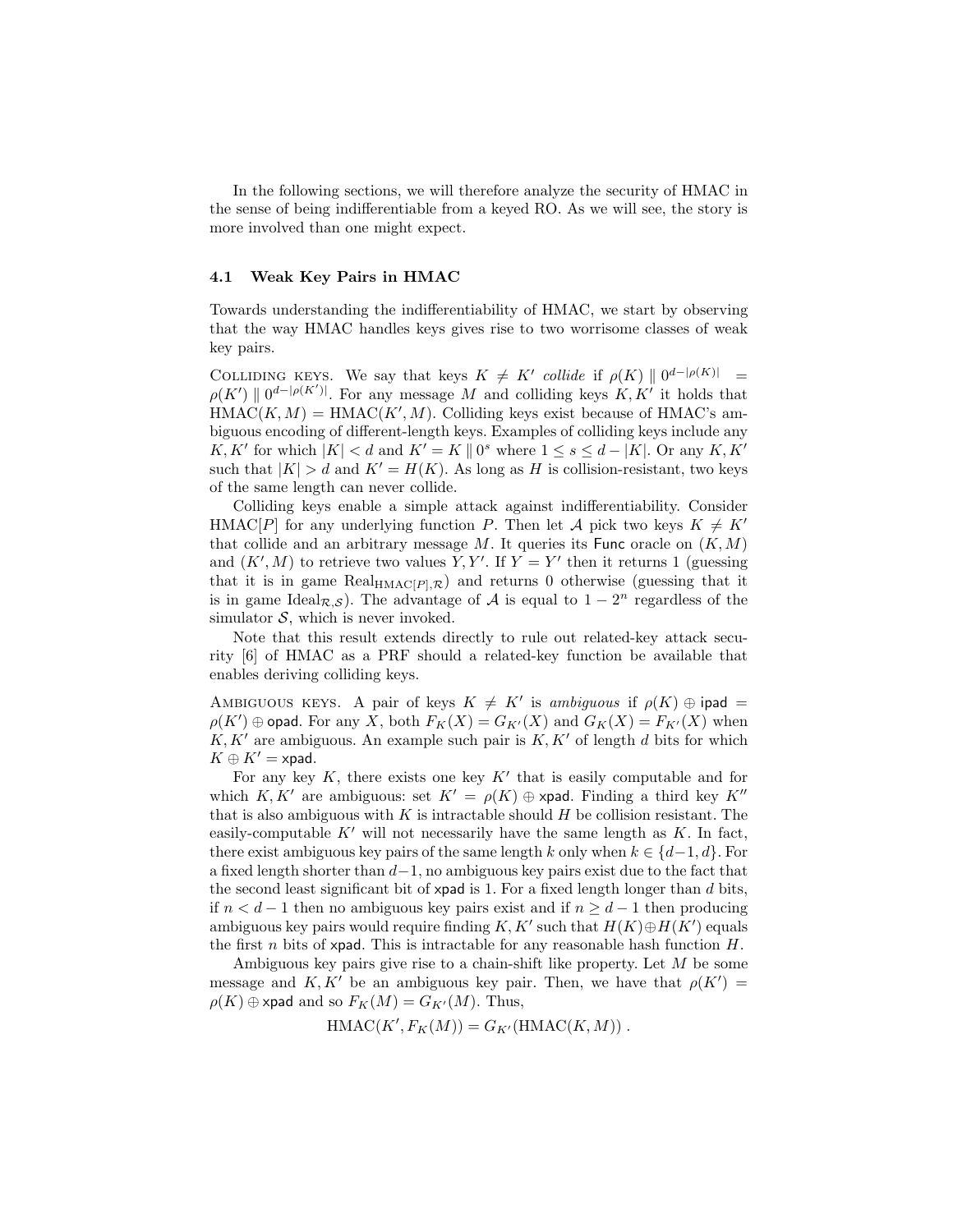

Fig. 3. Diagram of two hash chains  $(K, Y) = (Y_0, \ldots, Y_\ell)$  and  $(K', Y') =$  $(Y'_0, \ldots, Y'_\ell)$  for HMAC where  $\rho(K') = \rho(K) \oplus \text{{\sf xpad}}$ .

As with  $H^2$ , this property gives rise to problems in the context of hash chains. A hash chain  $Y = (K, Y_0, \ldots, Y_\ell)$  is a key K, a message  $Y_0$ , and a sequence of  $\ell$ values  $Y_i = H(K, Y_{i-1})$  for  $1 \leq i \leq \ell$ . So a keyed hash chain  $Y = (K, Y_0, \ldots, Y_{\ell})$ for HMAC has  $Y_i = \text{HMAC}(K, Y_{i-1})$  for  $1 \leq i \leq \ell$ . Given  $K, Y_0, Y_\ell$  for a chain  $Y = (K, Y_0, \ldots, Y_\ell)$ , it is easy for an adversary to compute the start and end of a new chain  $Y' = (K', Y'_0, \ldots, Y'_\ell)$  that does not overlap with Y. See Figure 3. In the full version, we detail how this structure can be abused in the context of an HMAC-based mutual proofs of work protocol. We also give an analogue of Theorem 1, i.e., a lower bound on the indifferentiability of HMAC from a RO when ambiguous key pairs can be queried.

### 4.2 Indifferentiability of HMAC with Restricted Keys

We have seen that HMAC's construction gives rise to two kinds of weak key pairs that can be abused to show that HMAC is not indifferentiable from a keyed RO (with good bounds). But weak key pairs are serendipitously avoided in most applications. For example, the recommended usage of HKDF [28] specifies keys of a fixed length less than  $d-1$ . Neither kind of weak key pairs exist within this subset of the key space.

While one can show indifferentiability for a variety of settings in which weak key pairs are avoided, we focus for simplicity on the case mentioned above. That is, we restrict to keys K for which  $|K| = k$  and k is a fixed integer different less than  $d-1$ . The full version provides a more general set of results, covering also, for example, use of HMAC with a fixed key of any length less than or equal to d.

As our first positive result, we have the following theorem, which establishes the security of HMAC when modeling the underlying hash function as a RO.

**Theorem 3.** Fix d, k, n > 0 with  $k < d-1$ . Let  $P: \{0,1\}^*$  →  $\{0,1\}^n$  be a RO, and consider HMAC<sub>d</sub>[P] restricted to k-bit keys. Let  $\mathcal{R}$ :  $\{0,1\}^* \times \{0,1\}^* \rightarrow$  ${0,1}<sup>n</sup>$  be a keyed RO. Then there exists a simulator S such that for any distinguisher A whose total query cost is  $\sigma$  it holds that

$$
\mathbf{Adv}_{\mathrm{HMAC}_{d}[P], \mathcal{R}, \mathcal{S}}^{\mathrm{indiff}}(\mathcal{A}) \leq \mathcal{O}\left(\frac{\sigma^2}{2^n}\right)
$$

S makes at most  $q_2$  queries and runs in time  $\mathcal{O}(q_2 \log q_2)$  where  $q_2$  is the number of Prim queries made by  $\mathcal{A}$ .  $\square$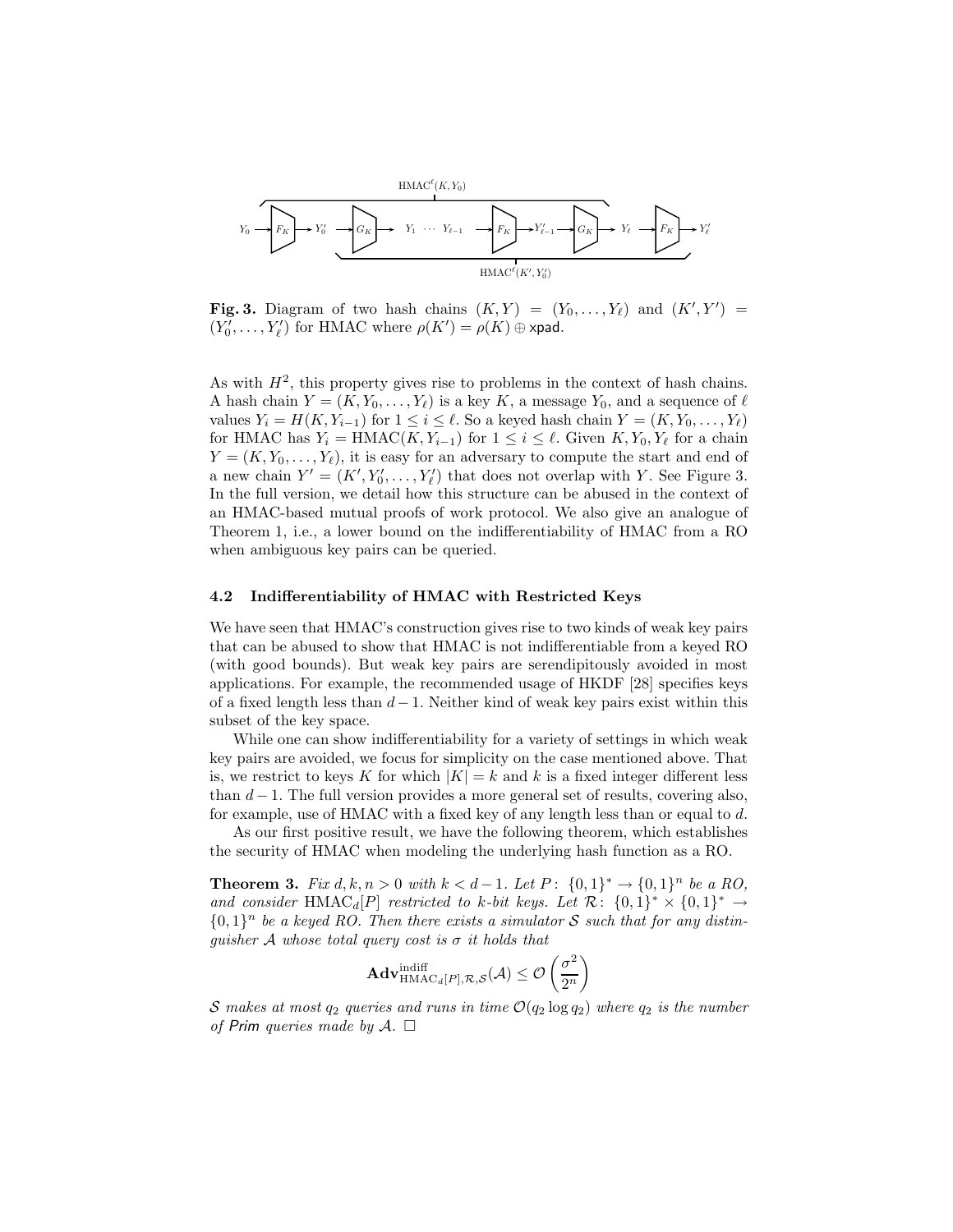The use of  $\mathcal{O}(\cdot)$  just hides small constants. The proof is given in the full version. Combining Theorem 3 with the indifferentiability composition theorem allows us to conclude security for  $HMAC_d[H]$  for underyling hash function H that is, itself, indifferentiable from a RO. For example, should  $H$  be one of the proven-indifferentiable SHA-3 candidates. This does not, however, give us a security guarantee should  $H$  not be indifferentiable from a RO, as is the case with MD based hash functions. We therefore also prove, in the full version, the following theorem that establishes indifferentiability of HMAC using an underlying hash function built via the strengthened Merkle-Damgård (SMD) domain extension transform.

**Theorem 4.** Fix  $d, k, n > 0$  with  $k < d-1$  and  $d \geq n$ . Let  $f: \{0,1\}^n \times$  $\{0,1\}^d \rightarrow \{0,1\}^n$  be a RO and consider HMAC<sub>d</sub>[SMD[f]] restricted to k-bit keys. Let  $\mathcal{R}$ :  $\{0,1\}^* \times \{0,1\}^* \rightarrow \{0,1\}^n$  be a keyed RO. Then there exists a simulator S such that for any distinguisher A whose total query cost is  $\sigma \leq 2^{n-2}$  it holds that

$$
\mathbf{Adv}_{\mathrm{HMAC}_{d}[\mathrm{SMD}[f]], \mathcal{R}, \mathcal{S}}^{\mathrm{indiff}}(\mathcal{A}) \leq \mathcal{O}\left(\frac{\sigma^2}{2^n}\right)
$$

S makes at most  $q_2$  queries and runs in time  $\mathcal{O}(q_2 \log q_2)$  where  $q_2$  is the number of Prim queries by  $\mathcal{A}$ .  $\square$ 

We note that the restriction to  $\sigma \leq 2^{n-2}$  in the theorem statement is just a technicality to make the bound simpler and likewise the use of  $\mathcal{O}(\cdot)$  in the advantage statement hides just a small constant.

Unlike our positive results about  $H^2$ , the bounds provided by Theorems 3 and 4 match, up to small constants, results for other now-standard indifferentiable constructions (c.f., [13]). First, the advantage bounds both hold up to the birthday bound, namely  $\sigma \approx 2^{n/2}$ . Second, the simulators are efficient and, specifically, make at most one query per invocation. All this enables use of the indifferentiability composition theorem in a way that yields strong, standard concrete security bounds.

## Acknowledgments

The authors thank Hugo Krawczyk for providing significant feedback and suggestions, in particular encouraging the authors to include positive results for the indifferentiability of HMAC; Niels Ferguson for in-depth discussions regarding the security of  $H^2$ ; and the anonymous reviewers for their helpful suggestions. Dodis was supported in part by NSF grants CNS-1065134, CNS-1065288, CNS-1017471, CNS-0831299. Ristenpart was supported in part by NSF grant CNS-1065134. Steinberger is supported by the National Basic Research Program of China Grant 2011CBA00300, 2011CBA00301, the National Natural Science Foundation of China Grant 61033001, 61061130540, 61073174, and by NSF grant 0994380. Tessaro was supported in part by NSF grants CCF-0915675, CCF-1018064, and DARPA contracts FA8750-11-C-0096, FA8750-11-2-0225.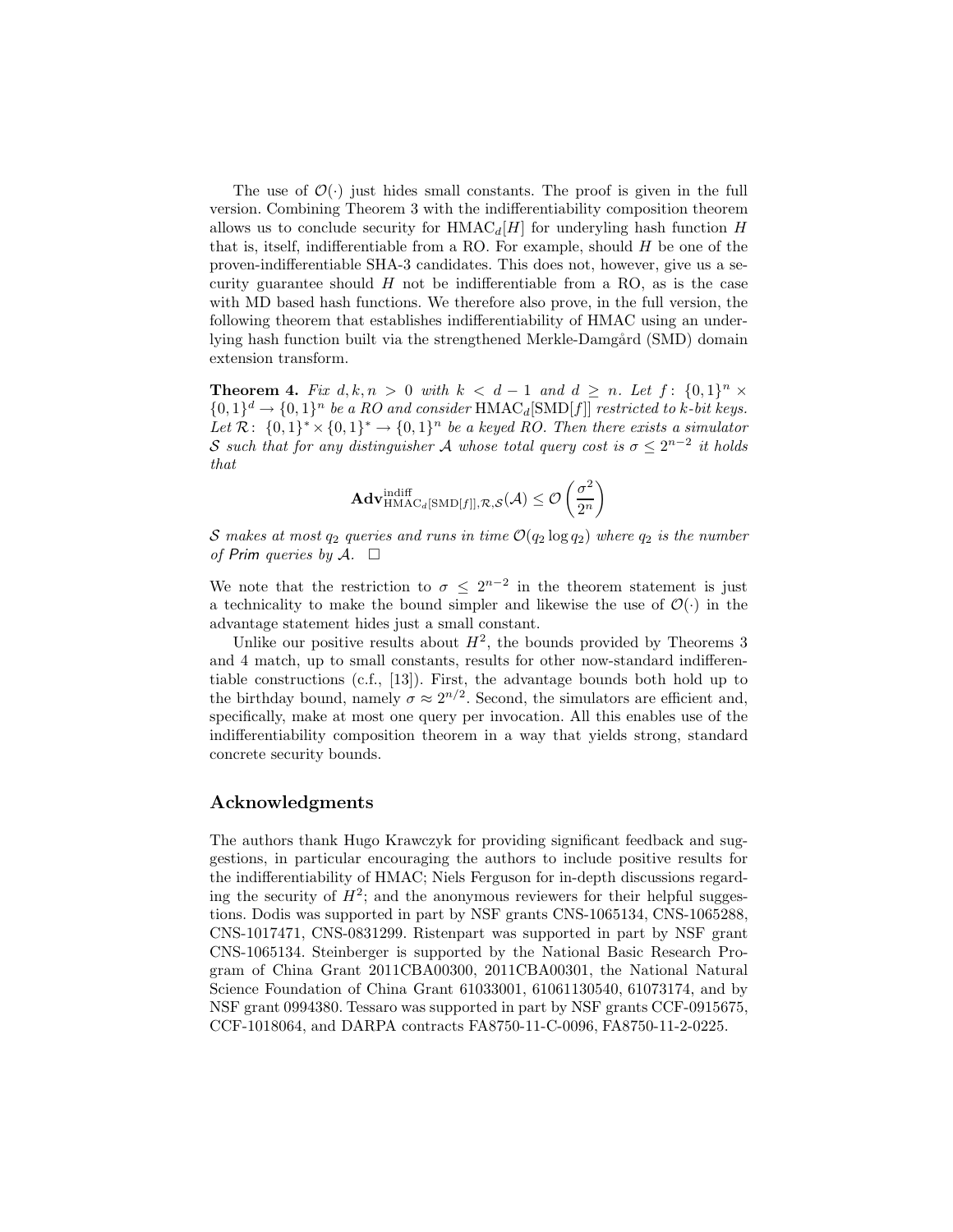## References

- 1. Elena Andreeva, Bart Mennink, and Bart Preneel. On the indifferentiability of the Grøstl hash function. In Juan A. Garay and Roberto De Prisco, editors, SCN 10: 7th International Conference on Security in Communication Networks, volume 6280 of Lecture Notes in Computer Science, pages 88–105. Springer, September 2010.
- 2. Elena Andreeva, Gregory Neven, Bart Preneel, and Thomas Shrimpton. Sevenproperty-preserving iterated hashing: ROX. In Kaoru Kurosawa, editor, Advances in Cryptology – ASIACRYPT 2007, volume 4833 of Lecture Notes in Computer Science, pages 130–146. Springer, December 2007.
- 3. Mihir Bellare. New proofs for NMAC and HMAC: Security without collisionresistance. In Cynthia Dwork, editor, Advances in Cryptology – CRYPTO 2006, volume 4117 of Lecture Notes in Computer Science, pages 602–619. Springer, August 2006.
- 4. Mihir Bellare, Zvika Brakerski, Moni Naor, Thomas Ristenpart, Gil Segev, Hovav Shacham, and Scott Yilek. Hedged public-key encryption: How to protect against bad randomness. In Mitsuru Matsui, editor, Advances in Cryptology – ASIACRYPT 2009, volume 5912 of Lecture Notes in Computer Science, pages 232–249. Springer, December 2009.
- 5. Mihir Bellare, Ran Canetti, and Hugo Krawczyk. Keying hash functions for message authentication. In Neal Koblitz, editor, Advances in Cryptology – CRYPTO'96, volume 1109 of Lecture Notes in Computer Science, pages 1–15. Springer, August 1996.
- 6. Mihir Bellare and Tadayoshi Kohno. A theoretical treatment of related-key attacks: RKA-PRPs, RKA-PRFs, and applications. In Eli Biham, editor, Advances in Cryptology – EUROCRYPT 2003, volume 2656 of Lecture Notes in Computer Science, pages 491–506. Springer, May 2003.
- 7. Mihir Bellare and Thomas Ristenpart. Multi-property-preserving hash domain extension and the EMD transform. In Xuejia Lai and Kefei Chen, editors, Advances in Cryptology – ASIACRYPT 2006, volume 4284 of Lecture Notes in Computer Science, pages 299–314. Springer, December 2006.
- 8. Mihir Bellare and Thomas Ristenpart. Hash functions in the dedicated-key setting: Design choices and MPP transforms. In Lars Arge, Christian Cachin, Tomasz Jurdzinski, and Andrzej Tarlecki, editors, ICALP 2007: 34th International Colloquium on Automata, Languages and Programming, volume 4596 of Lecture Notes in Computer Science, pages 399–410. Springer, July 2007.
- 9. Mihir Bellare, Thomas Ristenpart, and Stefano Tessaro. Multi-instance security and its application to password-based cryptography. In Advances in Cryptology – CRYPTO '12, Lecture Notes in Computer Science. Springer, 2012.
- 10. Mihir Bellare and Phillip Rogaway. The security of triple encryption and a framework for code-based game-playing proofs. In Serge Vaudenay, editor, Advances in Cryptology – EUROCRYPT 2006, volume 4004 of Lecture Notes in Computer Science, pages 409–426. Springer, May / June 2006.
- 11. Guido Bertoni, Joan Daemen, Michael Peeters, and Gilles Van Assche. On the indifferentiability of the sponge construction. In Nigel P. Smart, editor, Advances in Cryptology – EUROCRYPT 2008, volume 4965 of Lecture Notes in Computer Science, pages 181–197. Springer, April 2008.
- 12. Donghoon Chang and Mridul Nandi. Improved indifferentiability security analysis of chopMD hash function. In Kaisa Nyberg, editor, Fast Software Encryption –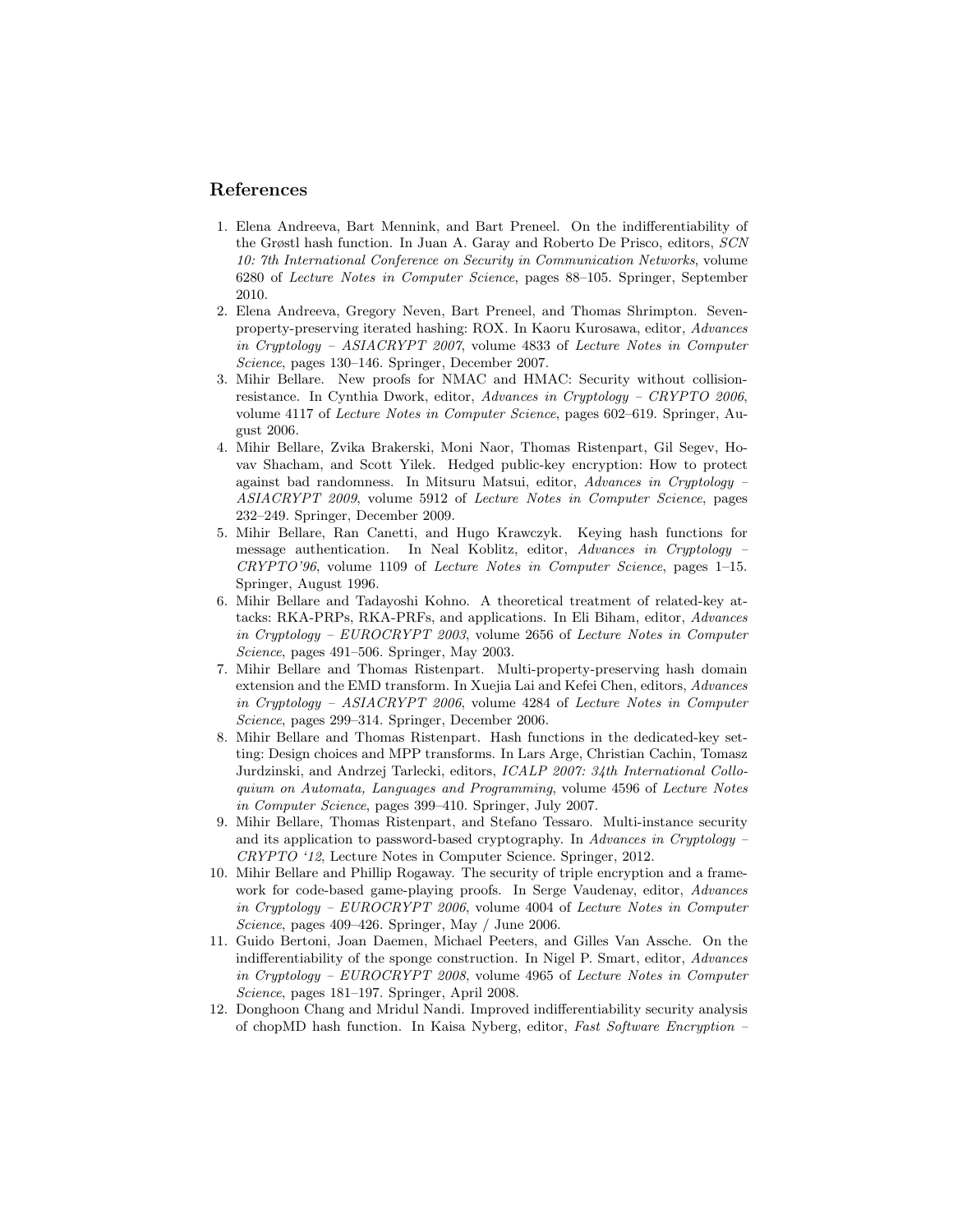FSE 2008, volume 5086 of Lecture Notes in Computer Science, pages 429–443. Springer, February 2008.

- 13. Jean-Sébastien Coron, Yevgeniy Dodis, Cécile Malinaud, and Prashant Puniya. Merkle-Damgård revisited: How to construct a hash function. In Victor Shoup, editor, Advances in Cryptology – CRYPTO 2005, volume 3621 of Lecture Notes in Computer Science, pages 430–448. Springer, August 2005.
- 14. Yevgeniy Dodis, Rosario Gennaro, Johan Håstad, Hugo Krawczyk, and Tal Rabin. Randomness extraction and key derivation using the CBC, cascade and HMAC modes. In Matthew Franklin, editor, Advances in Cryptology – CRYPTO 2004, volume 3152 of Lecture Notes in Computer Science, pages 494–510. Springer, August 2004.
- 15. Yevgeniy Dodis, Leonid Reyzin, Ronald L. Rivest, and Emily Shen. Indifferentiability of permutation-based compression functions and tree-based modes of operation, with applications to MD6. In Orr Dunkelman, editor, Fast Software Encryption  $- FSE 2009$ , volume 5665 of *Lecture Notes in Computer Science*, pages  $104-121$ . Springer, February 2009.
- 16. Yevgeniy Dodis, Thomas Ristenpart, and Thomas Shrimpton. Salvaging Merkle-Damgård for practical applications. In Antoine Joux, editor, Advances in Cryptology – EUROCRYPT 2009, volume 5479 of Lecture Notes in Computer Science, pages 371–388. Springer, April 2009.
- 17. Yevgeniy Dodis, Thomas Ristenpart, John Steinberger, and Stefano Tessaro. To Hash or Not to Hash, Again? On the Indifferentiability of the Second Iterate and HMAC, 2012. Full version of this paper. Available from authors' websites.
- 18. Cynthia Dwork and Moni Naor. Pricing via processing or combatting junk mail. In Ernest F. Brickell, editor, Advances in Cryptology – CRYPTO'92, volume 740 of Lecture Notes in Computer Science, pages 139–147. Springer, August 1993.
- 19. Cynthia Dwork, Moni Naor, and Hoeteck Wee. Pebbling and proofs of work. In Victor Shoup, editor, Advances in Cryptology – CRYPTO 2005, volume 3621 of Lecture Notes in Computer Science, pages 37–54. Springer, August 2005.
- 20. Niels Ferguson and Bruce Schneier. Practical cryptography. Wiley, 2003.
- 21. Pierre-Alain Fouque, David Pointcheval, and Sébastien Zimmer. HMAC is a randomness extractor and applications to TLS. In Masayuki Abe and Virgil Gligor, editors, ASIACCS 08: 3rd Conference on Computer and Communications Security, pages 21–32. ACM Press, March 2008.
- 22. J. Franks, P. Hallam-Baker, J. Hostetler, P. Leach, A. Luotonen, E. Sink, and L. Stewart. An Extension to HTTP: Digest Access Authentication. RFC 2069 (Proposed Standard), January 1997. Obsoleted by RFC 2617.
- 23. Shoichi Hirose, Je Hong Park, and Aaram Yun. A simple variant of the Merkle-Damgård scheme with a permutation. In Kaoru Kurosawa, editor, Advances in Cryptology – ASIACRYPT 2007, volume 4833 of Lecture Notes in Computer Science, pages 113–129. Springer, December 2007.
- 24. Ari Juels and John G. Brainard. Client puzzles: A cryptographic countermeasure against connection depletion attacks. In ISOC Network and Distributed System Security Symposium – NDSS'99. The Internet Society, February 1999.
- 25. Ghassan Karame and Srdjan Capkun. Low-cost client puzzles based on modular exponentiation. In Dimitris Gritzalis, Bart Preneel, and Marianthi Theoharidou, editors, ESORICS 2010: 15th European Symposium on Research in Computer Security, volume 6345 of Lecture Notes in Computer Science, pages 679–697. Springer, 2010.
- 26. H. Krawczyk, M. Bellare, and R. Canetti. HMAC: Keyed-Hashing for Message Authentication. RFC 2104, February 1997.